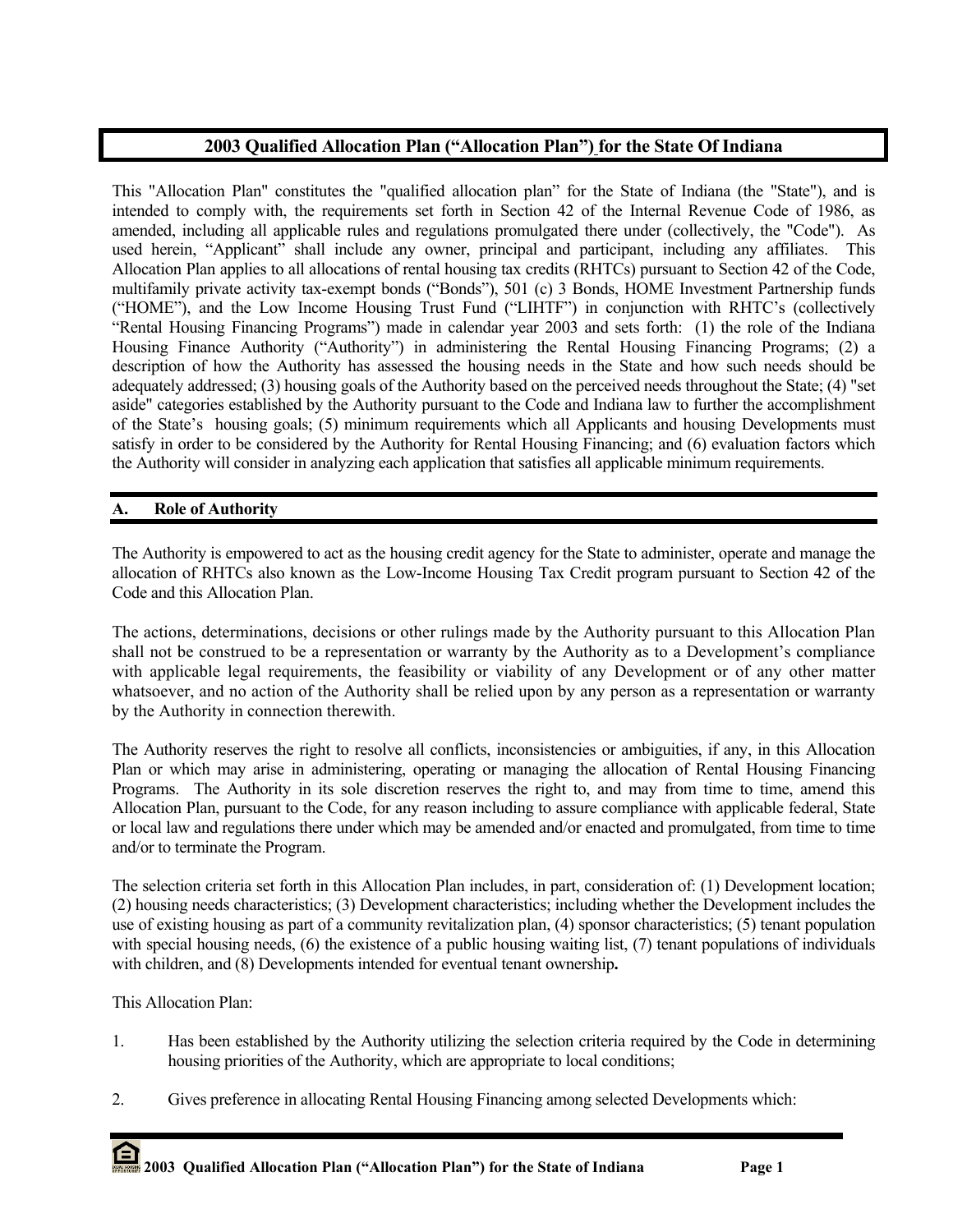- a. Serve the lowest income tenants and will set-aside units for tenants at or below 30% of the area median income rent levels, and provide documentation that it has the financial and supportive capacity, in the opinion of the Authority, to make the Development financially viable for the compliance period;
- b. Are obligated to serve qualified tenants for the longest period;
- c. Minimize displacement of existing tenants;
- d. Are located in qualified census tracts ("QCTs") and/or difficult development areas ("DDAs") (as designated by the Secretary of the Department of Housing and Urban Development ("HUD")), and/or Areas of Chronic Economic Distress as designated by the State and approved by the Secretary of the Treasury and the Secretary of HUD (See Schedule C), and the development of which contributes to a concerted community revitalization plan;
- e. Substantially upgrades and preserves existing low income housing and is a part of a published community revitalization plan;
- f. Are obligated to serve tenant populations with special housing needs.
- 3. Provides procedures that the Authority (or an agent or other private contractor of the Authority) will follow in monitoring for noncompliance with the provisions of the Code and in notifying the Internal Revenue Service of such noncompliance when the Authority becomes aware of and in monitoring for noncompliance with habitability standards through regular site visits.

# **B. Housing Needs Assessment**

The Authority has utilized various sources of information available to it in assessing the State's low-income rental housing needs. The Authority has identified three principal demographic areas in the State: (1) "Large City Areas"-consisting of cities which are the State's largest populated cities; (2) "Small City Areas"-consisting of cities with a population of 10,000 or more, but not one of the largest populated cities in the State; and (3) "Rural Areas"consisting of all other areas. The Authority has determined that the following housing needs and conditions should be addressed in this Allocation Plan:

- 1. Rental housing conditions related to lack of essential facilities, overcrowding and disproportionate costs exist across the State, although needs in Large City Areas may exceed those in Small City and Rural Areas.
- 2. There is an inadequate supply of affordable housing units for single-parent families, low-income persons generally and for low-income elderly, and persons with disabilities and families needing three or more bedroom units.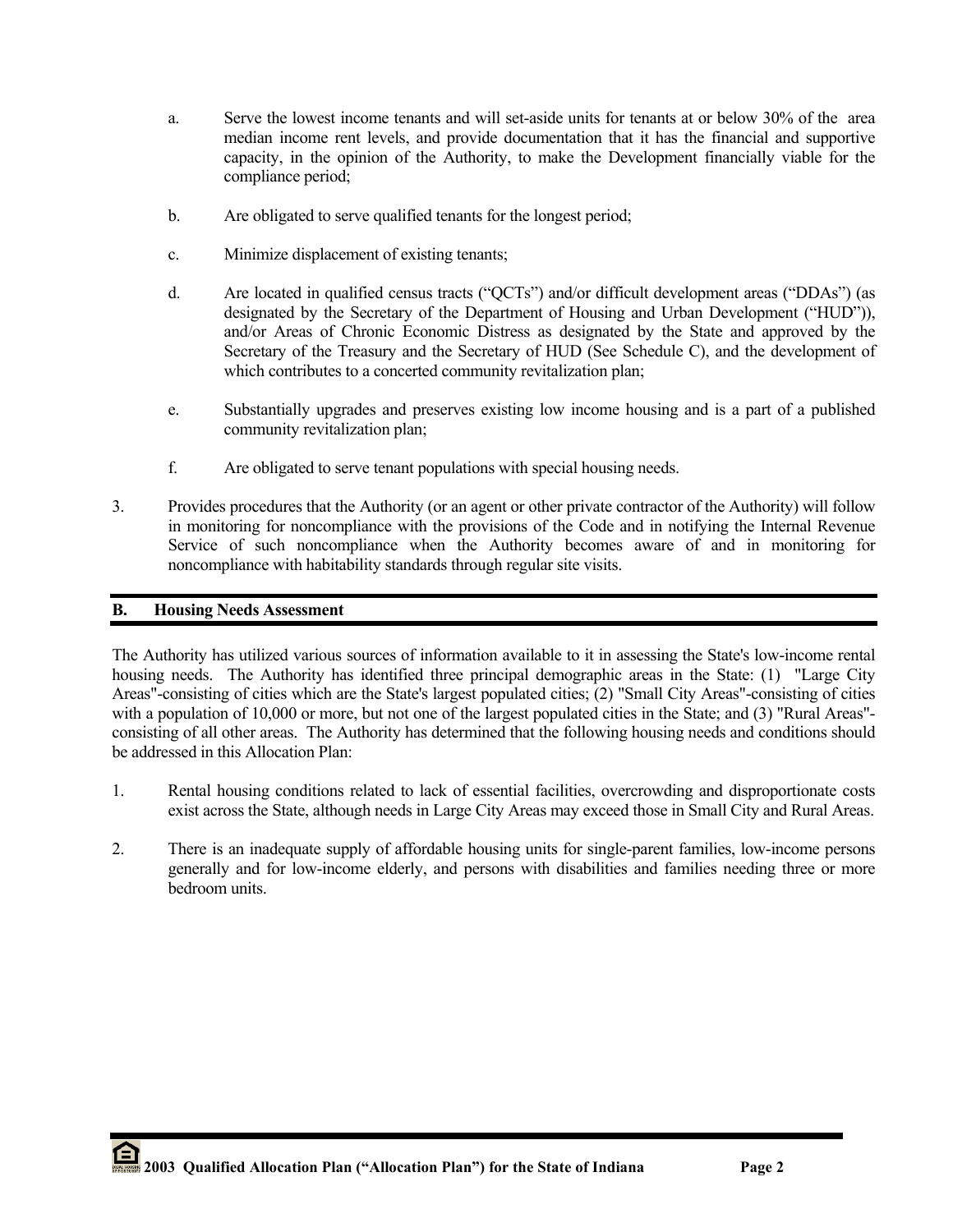3. A need exists to provide transitional and permanent housing for homeless families with children, the homeless mentally ill and other homeless groups while they receive training and support services necessary for independent living.

## **C. Housing Goals**

After considering the housing needs identified, the Authority has established certain housing priorities for the allocation of RHTCs to better enable the Authority to achieve its housing goals. In connection therewith, the Authority seeks to encourage and promote:

- 1. Developments which will require an allocation of Rental Housing Financing for the acquisition (if applicable), development and/or rehabilitation of such Development to become a reality.
- 2. Developments which will be of quality design, feasible financially and otherwise, and viable as a qualified low-income housing Development throughout the compliance period.
- 3. Distribution of Rental Housing Financing among Large Cities, Small Cities and Rural Areas, while emphasizing those areas identified as having greater housing needs.
- 4. Rehabilitation which substantially upgrades and preserves existing low-income housing and is part of a published community revitalization plan.
- 5. Developments, which meet special needs in a community or area such as transitional housing for the homeless, larger families, or specially equipped Developments for the elderly and disabled including mixed income.
- 6. Developments, which provide housing for the lowest income households for the longest period of time possible and provide **optional** supportive services.

## **D. Set-Aside Categories**

The Authority believes it can best achieve its housing goals by establishing set-aside categories based on: (i) development by qualified not-for-profit organizations; (ii) special housing needs, (iii) Development location, (iv) Preservation and (v) Developments which serve the lowest income. More than one (1) set-aside category may be addressed by a Development, depending upon the location, characteristics and whether the owner is a qualified notfor-profit organization. (Note: There are no set-aside categories for Bond financed Developments.)

The set-aside categories, their respective requirements and amount of the annual RHTCs allocated to each are as follows:

## **1. Qualified Not-for-profit**

 a. 10% of available annual RHTCs will be set aside for Developments in which the "qualified notfor-profit organization owns 100%" of the general partner interest and materially participates in its operations, as such terms are defined in and pursuant to Section 42 of the Code and this Allocation Plan. Refer to Section E(1)c Not-for-profit Organization Requirements. [Note: 100% general partner ownership interest is only required for consideration in this set-aside and does not preclude joint ventures in any other set-aside].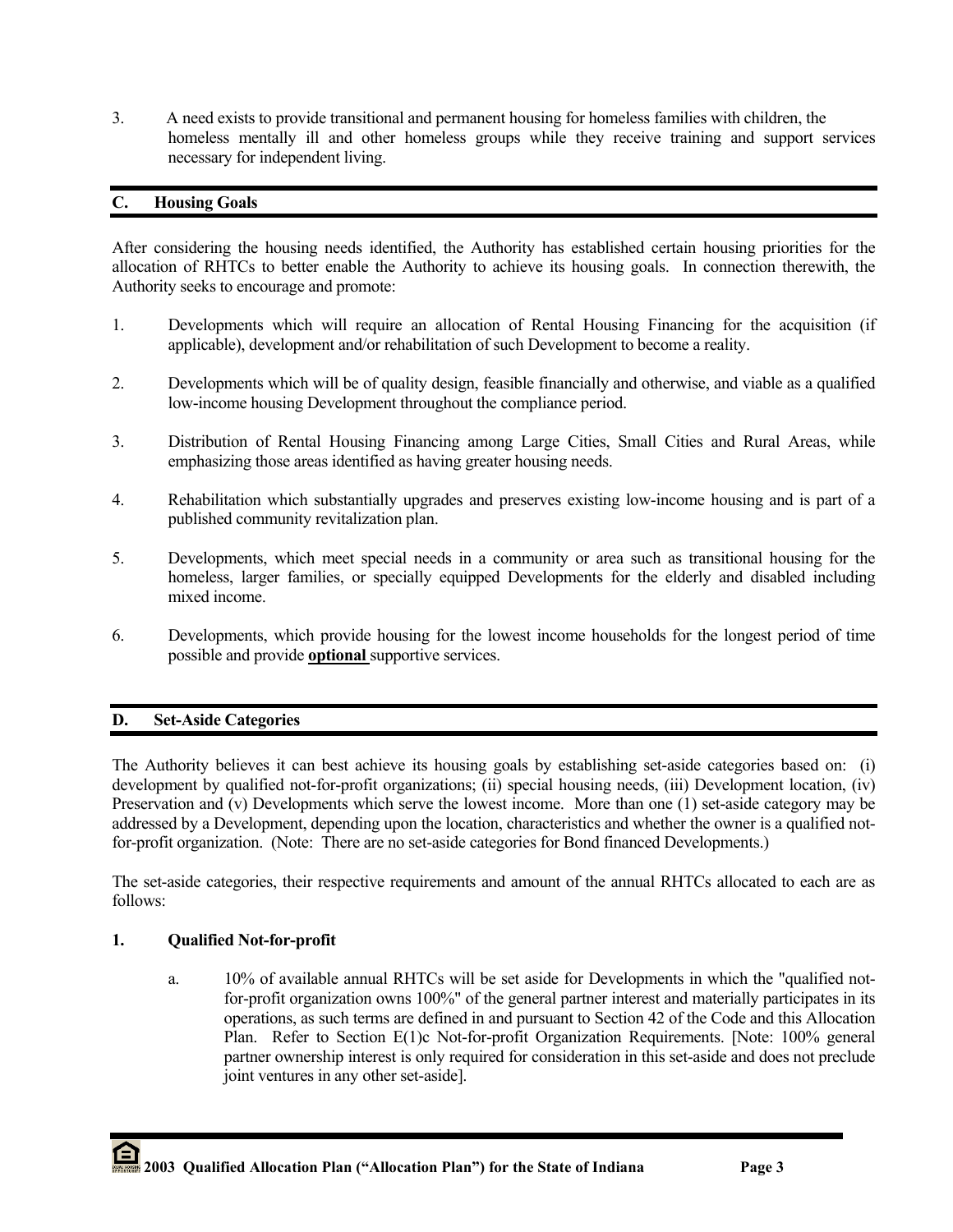# **2. Special Housing Needs**

- a. 10% of available annual RHTCs will be set aside for units that provide residential housing for persons with a disability, pursuant to *Indiana Code ("IC") 5-20-1-4.5*, which defines disabled as "a person with a disability who, by reason of physical, mental, or emotional defect or infirmity, whether congenital or acquired by accident, injury, or disease, is totally or partially prevented from achieving the fullest attainable physical, social, economic, mental, and vocational participation in the normal process of living." The Authority shall allocate RHTCs under this section based on the proportionate number of set aside units of a qualified building that is used to provide residential housing for persons with disabilities.
- b. 15% of available annual RHTCs will be set aside for Developments specifically designed for use by elderly tenants. Elderly is defined, for the purpose of this Allocation Plan, as those persons 55 years of age or older on or before the date of initial occupancy. No less than eighty (80%) of the housing units shall be restricted for and solely occupied by at least one resident in each unit who is 55 years of age or older (Owners considering and/or receiving an allocation under this set aside should be familiar with the Housing For Older Persons Act (an amendment to the Fair Housing Act) and the Implementation of the Housing For Older Persons Act Final Rule.)

# **3. Development Location**

- a. 20% of available annual RHTCs will be set aside for Developments located within a Large City. For purposes of this set aside Large City is defined as a city with a population of 25,000 or more (See Schedule A). The Development must be located within one mile of the zoning jurisdiction and/or use city utility services (water and sewer).
- b. 10% of available annual RHTCs will be set aside for Developments located within a Small City. For purposes of this set aside Small City is defined as a city with a population of 10,000 – 24,999 (See Schedule B). The Development must be located within one mile of the zoning jurisdiction and/or use city utility services (water and sewer).
- c. 10% of available annual RHTCs will be set aside for Developments located in areas designated as "rural", with a population of 9,999 or less, and/or for Developments utilizing Rural Development Funding.

## **4. Preservation**

a. 10% of available annual RHTCs will be set aside for Developments which involve the substantial rehabilitation of a currently occupied low income housing Development with a minimum 25% occupancy rate and/or a Development otherwise in danger of being lost as affordable housing. This includes Developments being removed by a federal agency (i.e. HUD, Rural Development (RD)), Developments utilizing HOPE VI funding, and the conversion of existing market rate housing to affordable housing. Rehabilitation cost must be in excess of \$7,000 per unit to be considered in this category.

# **5. Lowest Income**

a. 5% of available annual RHTCs will be set aside for Developments, which restrict 50% or more of its units at or below the rent limits for those incomes equal to or below 30% of the area median income.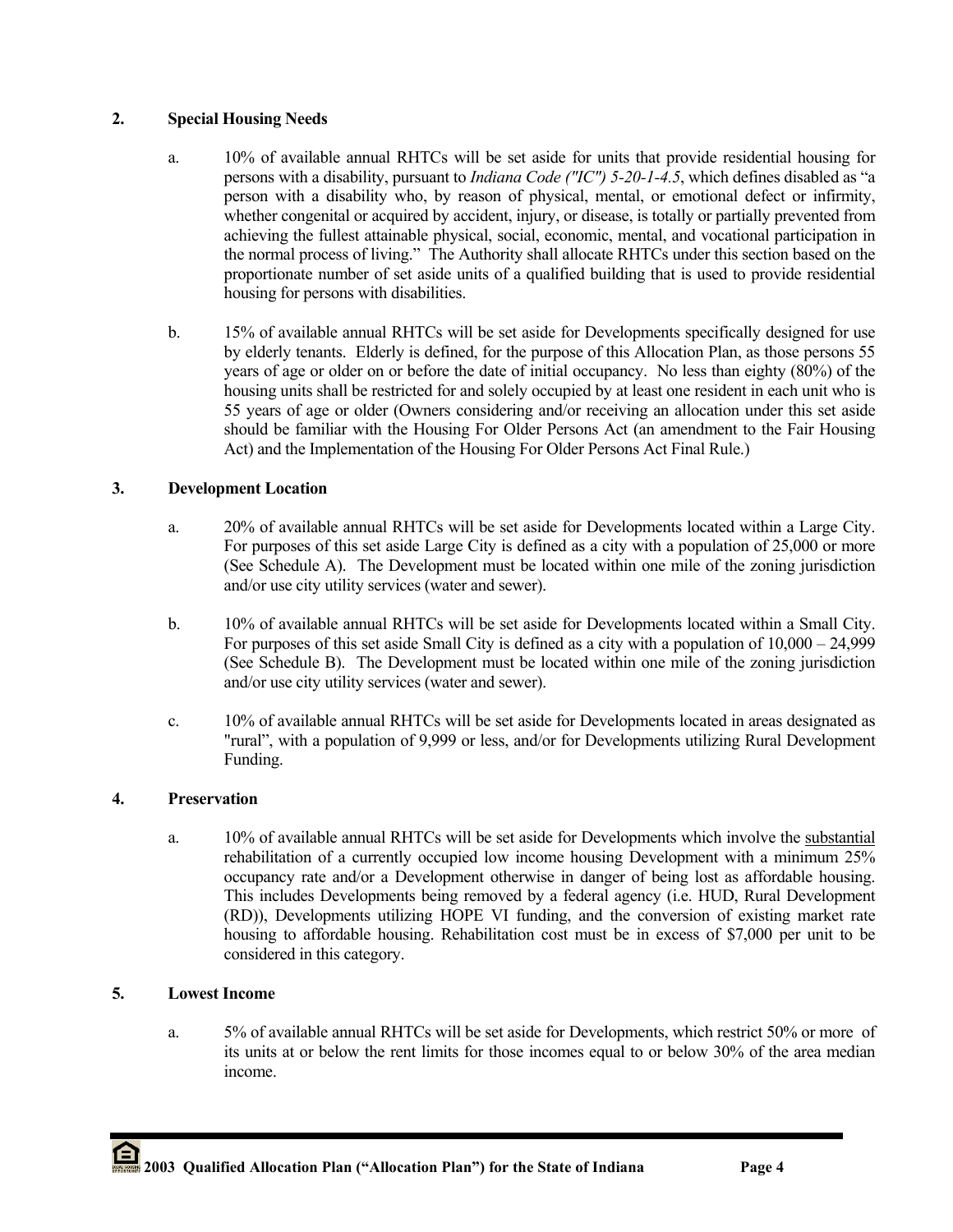The Authority intends to make every effort to satisfy the requirements of such set-aside categories in two (2) application and reservation cycles. If such set-aside categories are not completed through two (2) application and reservation cycles for the applicable year, the Authority may allocate any RHTCs remaining available for allocation without regard to these set aside categories, so long as such allocation is made in accordance with the Code and the applicable requirements of the law of the State and the goals of this Allocation Plan; notwithstanding the foregoing to the contrary, upon completion of the scheduled reservation cycle (i.e., at such time as all or substantially all RHTCs available for allocation in a calendar year have been allocated, other than *de minimus* amounts of RHTCs not reasonably susceptible to allocation to a Development) the Authority, in its discretion, may either hold another application and reservation cycle or, alternatively, prepare a "waiting list" of Developments which have applied for, but which have not been awarded, RHTCs during the last scheduled cycle. If another application and reservation cycle will be held, the Authority will provide an announcement thereof. If a waiting list is prepared, the Authority shall notify each Applicant on the waiting list and, at the Authority's request, permit the Applicants to submit additional information to support the readiness of the applicable Applicant to proceed with development of the Development and to receive an award of next available RHTCs without undue risk of such RHTCs subsequently being returned to or rescinded by the Authority. Thereafter, if reasonably practicable, the Authority intends to make a final allocation of RHTCs for the applicable calendar year to Developments on the waiting list ranked according to its score and the amount of RHTC's then available. Provided, however, that: (i) the Authority shall hold if available the allocation to the set aside category for persons with a disability through October 31 of each calendar year and beginning November 1 of each such calendar year, any part of such allocation that remains unassigned shall be available for any other appropriate allocation; and (ii) the Authority may, in its sole discretion, elect in any reservation cycle not to allocate RHTCs to a Development that might otherwise qualify for an allocation of RHTCs set aside under paragraph D.1-5.above, if such Development scores ten (10) or more points less than any other Development which has received an allocation of RHTCs in such cycle without regard to such set aside categories.

# **E. Requirements**

Each Development applying for an allocation of Rental Housing Financing shall satisfy the requirements of the Code, such additional requirements established by the Authority, the Program and those set forth in this Allocation Plan, and any additional requirements relating to the continued compliance of the Development after an allocation of Rental Housing Financing by the Authority. All material used in the Development must be new and of high quality, and all work must be performed in a good and workmanlike manner.

**1.** Federal Requirements

Each Development shall satisfy all requirements of Section 42 of the Code and such additional provisions of the Code and other federal laws applicable to each Development throughout the required compliance period and/or other applicable period. These requirements include, without limitation:

a. Development Feasibility

Amounts allocated pursuant to this Allocation Plan may not exceed an amount, which the Authority, in its sole discretion, determines is necessary for the financial feasibility of a Development and its viability as a qualified low-income housing Development throughout the compliance period. In making this determination, the Authority shall consider: (i) the sources and uses of funds and the total financing planned for the Development; (ii) any proceeds or receipts expected to be generated by reason of tax benefits; (iii) the percentage of the RHTCs used or to be used for Development costs other than the cost of intermediaries, unless such consideration would impede the process of developing in hard-to-develop areas; (iv) the reasonableness of the Developmental and operational costs of the Development; and (v) the Developmental and/or operational costs of the Development as compared to similar costs of other Applicants; (vi) such other factors it may consider applicable.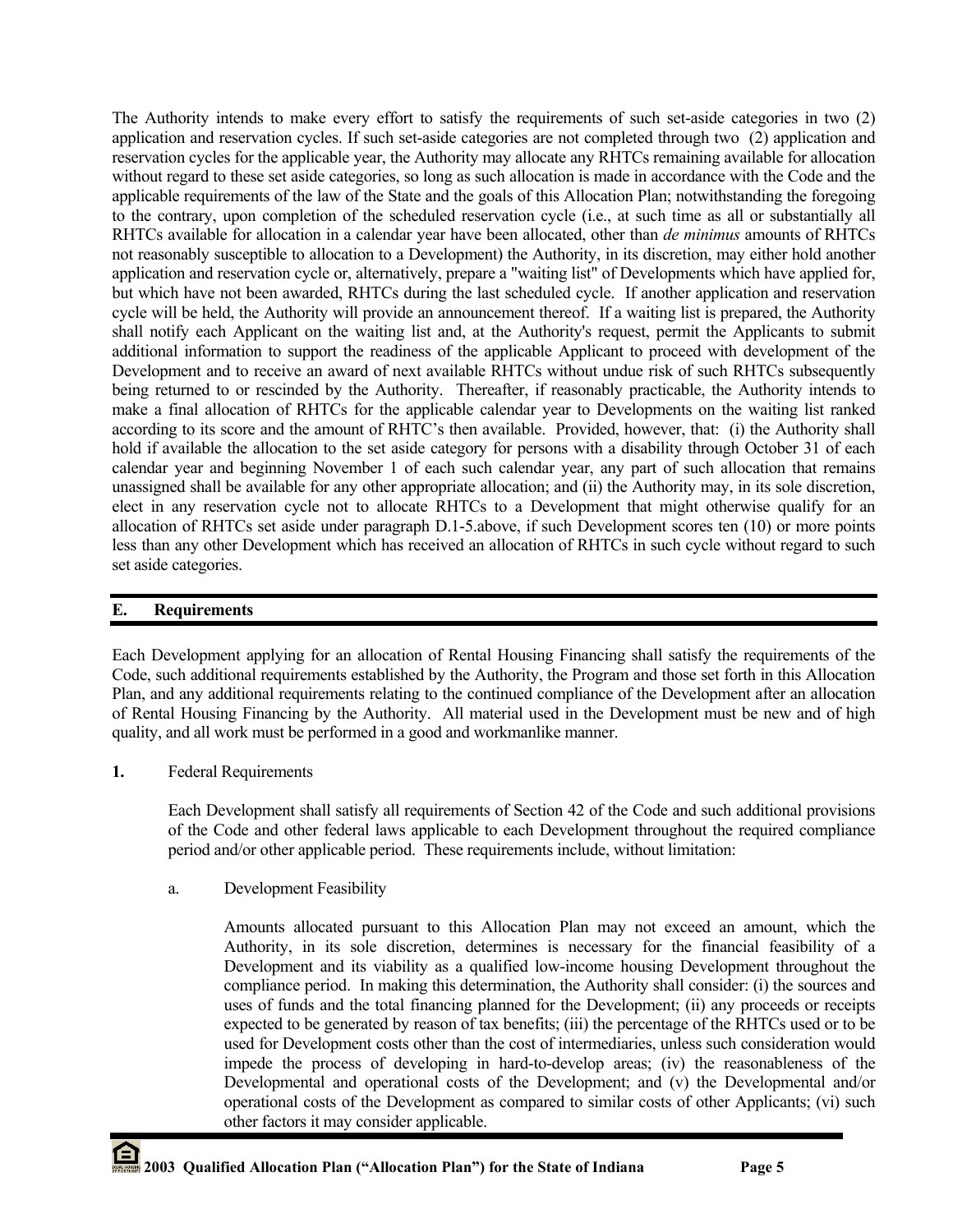The Authority may establish such criteria and assumptions it deems reasonable for the purposes of its determination, including, without limitation, criteria as to the reasonableness of fees and profits and assumptions as to projected occupancy, the amount of net syndication proceeds to be received, and increases in operating expenses and rental income. Any determination and/or allocation of Rental Housing Financing by the Authority shall not be construed to be a representation or warranty by the Authority as to the feasibility or viability of any Development.

Pursuant to the Code, the foregoing determination shall be made at: (a) the time of application for the Rental Housing Financing; (b) the time of allocation of the RHTC equity amount; (c) anytime there is a material change to the application and/or Development; and (d) the date the building is placed in service or at time of final application (but prior to the issuance of IRS Form 8609).

b. Local Jurisdiction Notification

No Development shall be entitled to apply for any Rental Housing Financing reservation or allocation until the highest elected official (or the equivalent) of the local jurisdiction is notified and provided with a reasonable opportunity to comment on the Development. The Authority will consider the response of such official in determining any RHTC allocation for the Development.

Prior to application submittal, the Developer must submit documentation **by certified mail with return receipt**, of its intent to develop affordable housing to the highest local elected official in the community where the proposed Development will be located. Copies of such information, the returned receipt from the certified mail, and any written response(s) from the local officials are a required part of the Rental Housing Finance Application.

c. Qualified Not-for-profit Organization Requirements

A not-for-profit organization shall not constitute a "qualified not-for-profit organization" if the not-for-profit organization is affiliated with or is controlled by a for profit organization. To constitute a qualified not-for-profit organization, throughout the compliance period: (i) one of the not-for-profit organization's exempt purposes must include the fostering of low-income housing, (ii) the not-for-profit organization must own an interest in the Development, (iii) the not-for-profit organization must materially participate (as defined in Section 469(h) of the Code) in the development and operation of the Development, (iv) the not-for-profit organization must comply with all other Sections of the Code applicable to not-for-profit organizations and (v) has no part of its net earnings inuring to the benefit of any member, founder, contributor, or individual. The not-for-profit must have been in existence at least one year, with affordable housing as one of its primary goals. It must submit at the time of application, Articles of Incorporation, Partnership Agreement or Operating Agreement, IRS documentation of not-for-profit status (e.g.  $\S 501(c)(3)$ ) and a complete signed original Notfor-Profit Questionnaire.

Joint ventures may compete in all set asides, except the Not-for-Profit set aside. Joint venture is defined as a combination of one or more independent entities that combine to form a new legal entity for the purpose of this Development. The not-for-profit must meet the requirements of a "qualified not-for-profit" and submit all of the documentation required as stated above.

Additionally, all not-for-profits competing in any set aside and having an ownership interest in the proposed Development must submit to IHFA at the time of application a resolution from its Board of Directors that includes language that the Board approves 1) the application being made for specific Rental Housing Funding (i.e. private activity tax-exempt bonds, tax credits, HOME, Trust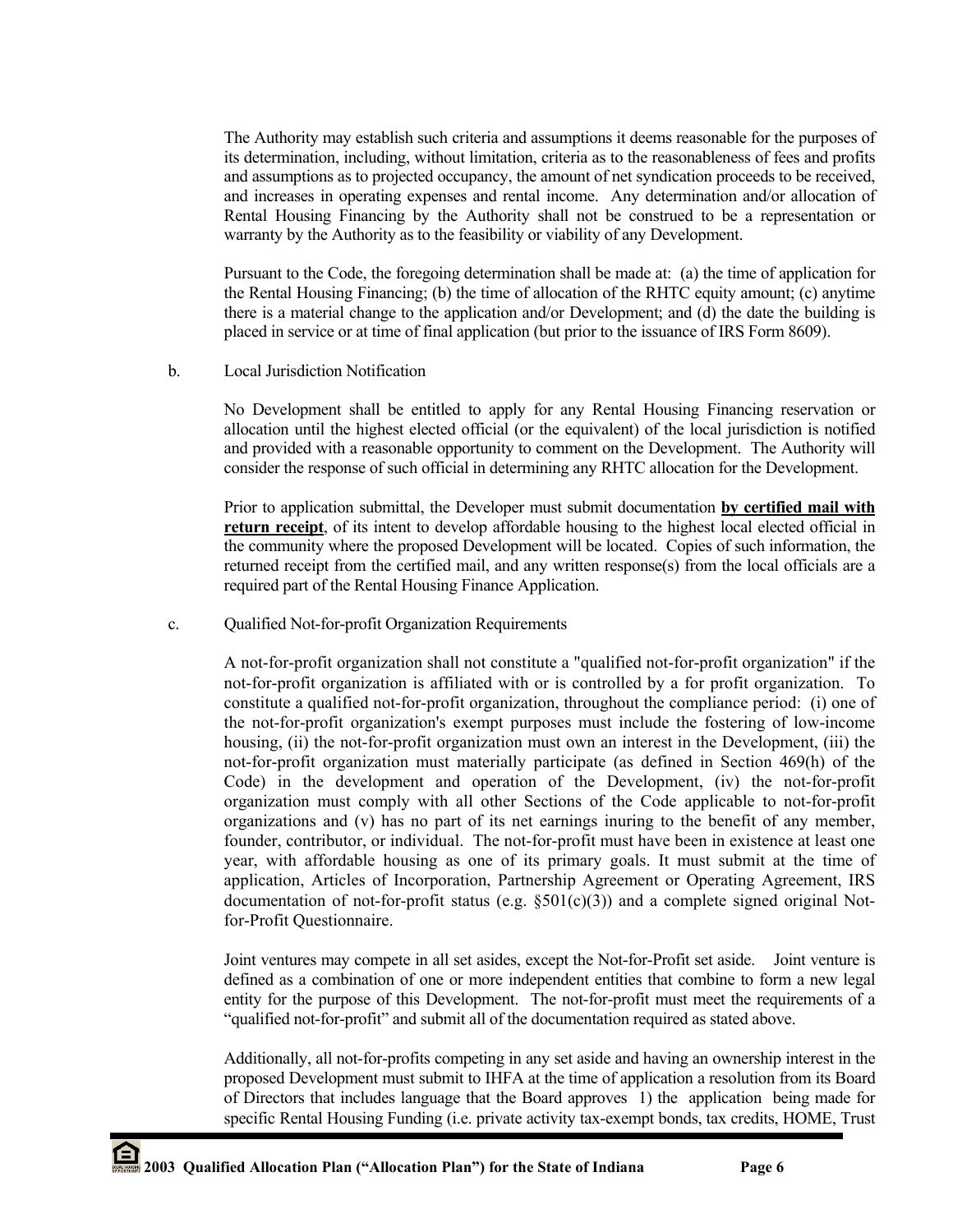Fund,  $501(c)(3)$  bonds); 2) the amount of ownership interest the not-for-profit has in the venture ; 3) the not-for-profit's specific liabilities in the Development.

d. Private Activity Tax-Exempt Bond Financing

Pursuant to the Code, Developments that do not receive a direct allocation from the Authority because such Developments qualify for the four (4%) percent RHTCs pursuant to the Code (by virtue of being 50% or more financed with tax-exempt obligations issued after December 31, 1989), must satisfy and comply with all requirements for an allocation under this Allocation Plan and the Code. See Schedule H - Private Activity Tax-Exempt Bond Requirements.

## **[Note: A Development that has applied for and/or received an allocation of tax-exempt bond authority will not be eligible for an allocation of nine (9%) percent RHTCs for said Development.]**

e. Market Study

All Developments must submit a comprehensive market study of the housing needs of lowincome individuals in the area to be served by the Development; satisfactory to the Authority at the time the initial Application is submitted. See Schedule F - Market Study Requirements. The market study must be prepared at the developer's expense by a disinterested third party. The market study must be addressed directly to IHFA from the third party preparing the market study with a sworn statement from the person who prepared the study certifying the accuracy of the data reported in the study. Sufficient demand in the market area of the Development must exist and, based on reasonable predictions, will continue to exist during the term of the compliance period or other applicable period, for the number of units to be developed.

The market study must be received by IHFA by the application deadline and must state the name of the Development, the Owner, Development City, and Development County on the front cover.

f. Public Disclosure

The Authority will provide a written explanation to the general public for any allocation of RHTCs, which is not made in accordance with the established goals, priorities and selection criteria in this Allocation Plan.

**2.** Additional Threshold Requirements of the Authority

For a Development to be evaluated for an allocation of RHTCs, each of the following requirements must also be satisfied:

- a. The Development applicant/owner, developer, management agent and other members of the Development team as provided in the Rental Housing Finance Application must demonstrate sufficient financial, development and managerial capabilities to complete the Development and maintain them for the compliance period and other applicable period.
- b. Within one year prior to a request for and issuance of IRS Form 8609 the property management staff assigned to the Development and the owner of the Development must receive an IHFA Rental Housing Tax Credit Compliance Seminar completion certificate. The Management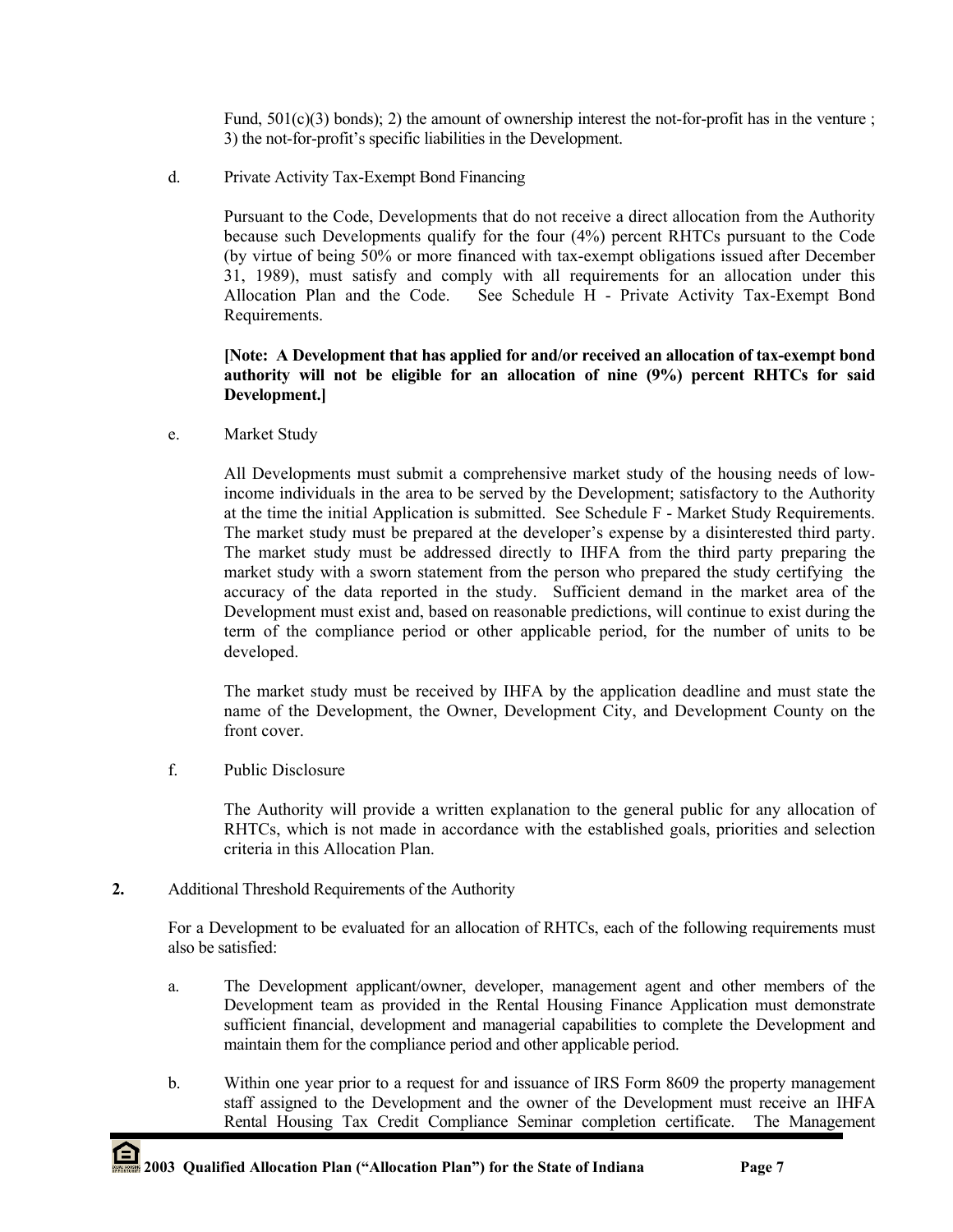Agreement between the owner and the management company must be for a minimum of two (2) years effective at the "placed in service date", as evidenced in the management agreement. Upon notification to the Authority, a substitution of management agent prior to the expiration of the two (2) year period is permitted if the management agent is guilty of material nonperformance of its duties. However, if replacement of the management agent is warranted and the Development received points for Minority Owner Business Enterprise (MBE) or Woman Owned Business Enterprise (WBE), the new management must also satisfy these criteria.

- c. The Development team must show their readiness to proceed as demonstrated by:
	- 1) The Authority's receipt of a completed "Application" in the form required by the Authority and within the time period established and set forth in this Allocation Plan. Each Application must be type written and accompanied by the appropriate application fee and all exhibits. **Any application fee returned for insufficient funds will disqualify the Application from competing for funding.**
	- 2) Submitting satisfactory evidence of site control. When an applicant intends to acquire a site and/or building through a government body, in the Authority's sole discretion exercised on a case-by-case basis, the Authority may accept the following documentation as sufficient evidence of site control: (i) duly adopted resolutions of the applicable commission designating the subject area; (ii) duly adopted resolutions of the applicable commission authorizing the acquisition of the land to comprise the Development; and (iii) a letter from the applicable governmental agency or development commission setting forth the acquisition schedule for such land on a time table consistent with the Applicant's readiness to proceed without undue risk of Rental Housing Financing being returned to or rescinded by the Authority.
	- 3) Submitting satisfactory schematics, perimeter survey (an ILTA survey is a condition of allocation if credits are reserved) site plan, and floor plans for units of the Development which, to the sole satisfaction of the Authority, show the Development is of quality design providing decent, safe and sanitary housing. The Authority reserves the right to perform (through its own representatives or its agents) site visits and evaluations of the Development to determine the satisfaction of these requirements.
	- 4) Submitting information indicating ability to obtain financing or other forms of additional funding (i.e. syndication proceeds, grants, other funds available for the Development) as may be evidenced by a loan commitment letter and/or other information satisfactory to the Authority indicating the likelihood of being able to obtain such financing on a timetable consistent with the contemplated allocation of Rental Housing Financing.
- d. The Development team must provide documentation to the sole satisfaction of the Authority that shows:
	- 1) The location of the Development is in an area suitable for the proposed Development and is not now, nor is it likely in the future to become, subject to uses or determinations, which could adversely affect its operation, marketability or economic feasibility. (Provide letters from developers, engineer(s), architect(s), and market analyst detailing the above information.)
	- 2) There are or will be accessible on or before the estimated completion date of the Development, such public and private facilities (i.e. schools, churches, transportation, retail and service establishments, parks, recreational facilities and major public and private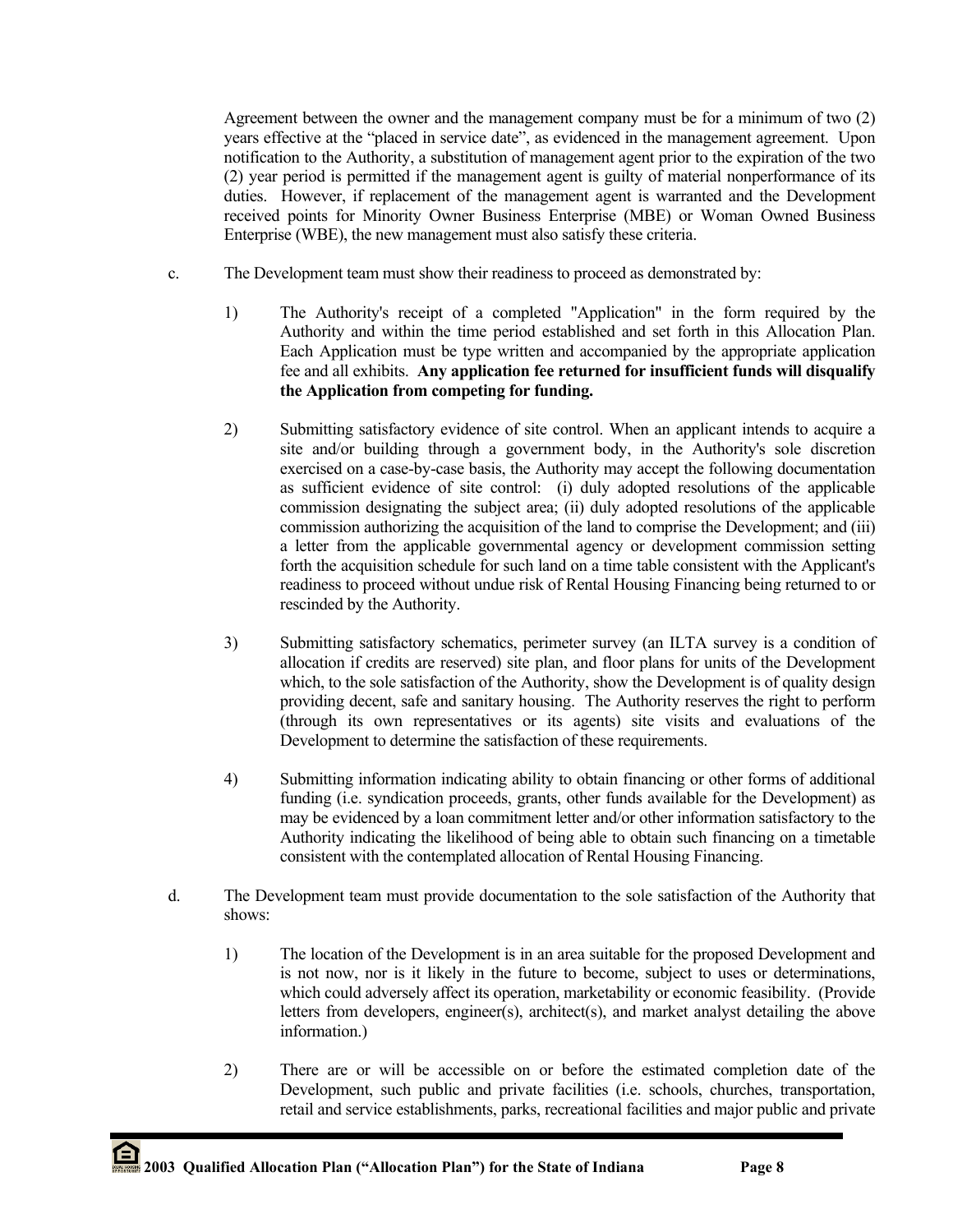employers) which will adequately serve the proposed Development and which are necessary or desirable for use and enjoyment by the contemplated residents.

- 3) Photographs of the site and existing structures shall be provided from all significant perspectives and show all significant nearby land uses.
- 4) The real estate upon which the Development will be located is currently properly zoned to allow for its use as a multi-family housing Development. Applicant must provide a letter from the appropriate authorized official that describes the Development location and certifies that the current zoning allows for construction and operation of the proposed Development without variance.
- 5) At the time of application, there will be access to water, sewer, gas and/or electric to the site with sufficient capacity to satisfy the requirements of the Development. The Development shall have received a certification (acceptable to the Authority) from the appropriate entity that facilities and capacities will be timely available to satisfy the needs of the Development.
- 6) Lender letter of interest submitted by an Applicant in support of the Applicant's application must contain a representation and acknowledgment from the lender that: (i) such lender has reviewed the same application submitted or to be submitted by the Applicant to the Authority in support of the Rental Housing Financing for the Development to which such letter of interest relates; (ii) lender expressly acknowledges that the Development will be subject specifically to the "40-60" or "20-50" set-aside, and extended use restriction elections made by the Applicant (iii) such lender has reviewed the Minimum Underwriting Criteria set forth in this Allocation Plan; and (iv) any other special use restriction elections made by the Applicant, which give rise to additional points in this Allocation Plan.
- 7) Equity letter of interest submitted by an Applicant in support of the Applicant's application must contain a representation and acknowledgment from the equity investor that: (i) such investor has reviewed the same application submitted or to be submitted by the Applicant to the Authority in support of the Rental Housing Financing for the Development to which such letter of interest relates; (ii) such investor expressly acknowledges that the Development will be subject specifically to the "40-60" or "20-50" set-aside, and extended use restriction elections made by the Applicant; (iii) such investor has reviewed the Minimum Underwriting Criteria set forth in this Allocation Plan; and (iv) any other special use restriction elections made by the Applicant, which give rise to additional points in this Allocation Plan.
- 8) The management company named in the initial application has signed a sworn statement certifying that: 1) they have reviewed the application for Rental Housing Financing; and 2) they can effectively manage the property according to the requirements of Section 42, the Qualified Allocation Plan, and the elections made by the owner/applicant in the application for Rental Housing Financing. If at any time during the Compliance Period the management company changes, the new management company must also sign a similar certification.
- e. The characteristics of the site (e.g. size, topography, terrain, soil and sub-soil conditions, environmental, vegetation and drainage conditions) must be suitable for the construction, rehabilitation and operation of the proposed Development. No Development will be considered if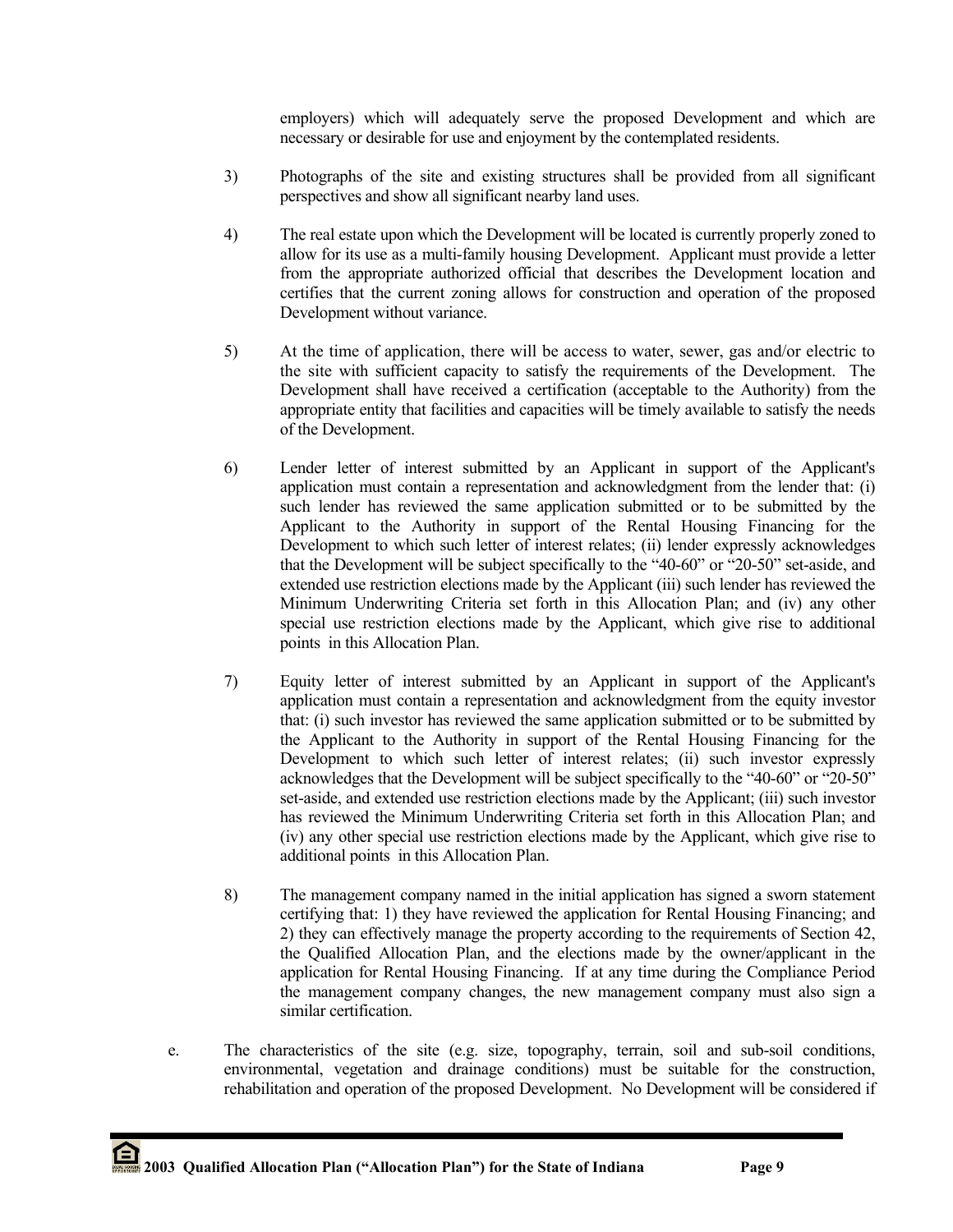any of the buildings are or will be located in a 100-year flood plain or on a site which has unresolved wetlands problems, or contains hazardous substances, or the like.

- f. At the time an Applicant files an Application with the Authority, eligible development costs expended or incurred towards the Development and/or acquisition shall not exceed fifty percent (50%) of the total estimated eligible development costs, unless the Authority determines that:
	- 1) Rental Housing Financing is necessary for the Development to be completed; and
	- 2) The Development is located in either (a) a "qualified census tract" or (b) "difficult Development area", as designated by the U.S. Secretary of Housing and Urban Development ("HUD"). You may also view the information on HUD's website at: www.hud.gov; and
	- 3) Less than sixty-five percent (65%) of the estimated qualified eligible costs have been expended or incurred; and
	- 4) The Development will contribute to the accomplishment of the Authority's housing goals and priorities.
- g. Applicant(s) proposing Developments consisting of five (5) or more units must complete and submit HUD Form 935.2 Affirmative Fair Housing Marketing Plan ("Plan") (See Schedule G) at the time of initial application. Applicant must obtain approval from HUD and/or Rural Development (RD) within one (1) year after the Placed in Service date. A copy of the approved Plan must be submitted to the Authority within thirty (30) days of receipt.
- h. All applicable conditions and requirements of State and local laws, statutes, regulations, ordinances and other proper authorities in the State, including, without limitation, the requirements specified in the Application, the Indiana Handicapped Accessibility Code as amended, and such additional items which may be required by the Authority (collectively, "State Laws"), shall be satisfied.
- i. The Development has been designed to comply with the requirements of all applicable local, state and federal fair housing and disability-related laws. The Development design should consider at a minimum, the applicability of the local building codes, Federal Fair Housing Act, as amended the Americans with Disabilities Act, and the Rehabilitation Act of 1973, as amended. The Applicant and architect who has designed the Development will be required to submit an affidavit that certifies the Development complies with all applicable requirements.
- j. Applicants who perform rehabilitation work on pre-1978 Developments (i.e. buildings) are required to comply with the Lead Based Paint Pre-Renovation Rule (Lead PRE). (For more information visit [www.epa.gov/lead](http://www.epa.gov/lead) or contact your local Environmental Protection Agency (EPA) Regional Office.)
- k. Developments proposing commercial areas within the building or on the property utilizing Rental Housing Financing will be given consideration. The Application must include the following additional information and documentation: (i) a detailed, square footage layout of the building and/or property identifying all residential and commercial areas; and (ii) a timeline for complete construction showing that all commercial areas will be complete prior to the residential areas being occupied. Further, construction must be in strict compliance with plans and specifications that have been previously approved by the Authority and which strictly follow the initial layout. Finally, all commercial uses must be included in the Declaration of Extended Rental Housing Commitment ("DERHC").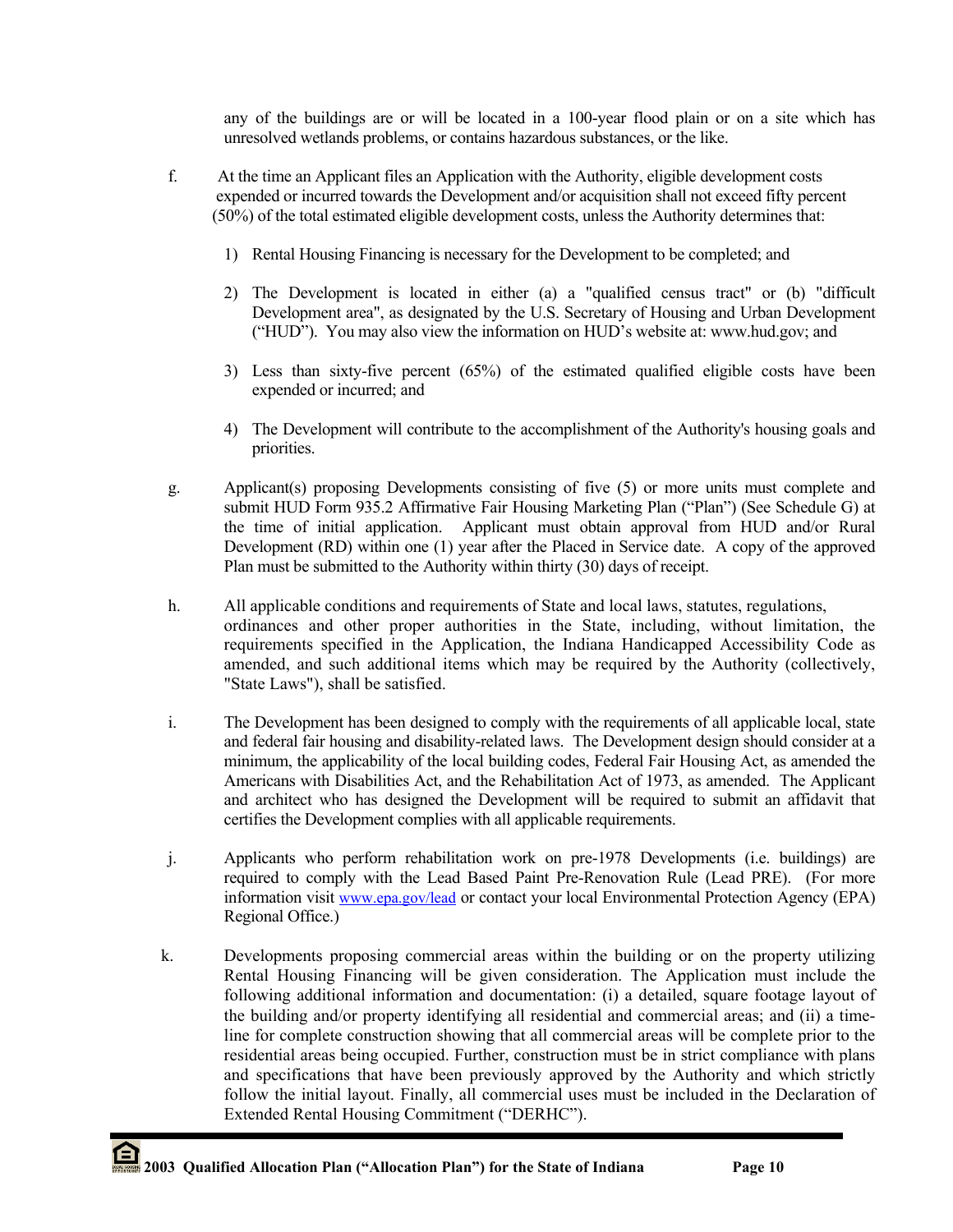- l. The Development team must satisfactorily demonstrate that all prior findings and assessments against all Applicants and its principals, participants and affiliates have been satisfied.
- m. The Authority will not consider or review more than one Application for the same Development or for substantially the same or similar costs submitted by a related Applicant with respect to a particular reservation and application cycle. Submission of more than one Application shall cause the cancellation of any pending Application earlier awarded. Request for supplemental RHTCs will only be permitted after all available Developments have been funded. The Authority will notify the public if RHTCs are available for supplemental credits. However, supplemental credits will only be considered for allocations made in the same year.
- n. If any portion of the RHTCs are being used to acquire the development, the Applicant at the time of initial application must submit a copy of the Development's fair market appraisal. RHTCs and/or acquisition eligible basis will be calculated based on the lesser of the actual amount paid for the building or the appraised value. (See Appendix  $F -$  Market Study and Fair Market Appraisal Requirements).
- o. All rehabilitation Developments requesting Rental Housing Financing must submit with their Rental Housing Finance Application a capital needs assessment in the format required by the Authority. (See [A](http://see/)ppendix J - Capital Needs Assessment).
- p. Applicants applying for Rental Housing Financing are required to complete and submit to the Authority an Intent to Submit Form at least 10 **business** days prior to the application deadline date. (The Intent to Submit Form may be provided via facsimile – Attention: Tax Credit Allocation Department.)

Applicants who do not submit the Intent to Submit Form by the appropriate due date will not be eligible to apply for funding in that round. Applicants may change the information provided in the notification of intent after it is submitted, but the letter should be a good faith estimate of the anticipated request.

- q. Upon request the Applicant shall provide a completed IRS Form 8821, Tax Information Authorization for each owner/general partner and if applicable, the controlling entity of the general partner at least 10 business days prior to the application deadline date along with the Notification of Intent to Apply for Financing. The form must be signed by an individual authorized to sign on behalf of the owner.
- r. Underwriting Guidelines

The following are underwriting guidelines for all Developments. However, all applicants should be aware that these are averages and the numbers submitted should reflect the nature and true cost of the Development proposed. IHFA will consider any underwriting outside of these guidelines if supporting documentation is provided.

All applicants must submit data supporting the operating expenses and replacement reserves stated in the proforma (for example, database information, comparable Development information, IREM statistics).

- 1) Operating Expenses \$3000 \$3500/unit or 35% of Gross Income whichever is greater
- 2) Management Fee (including tax credit compliance consultant fee) 5-7% of "effective gross income" (gross income for all units less Vacancy Rate).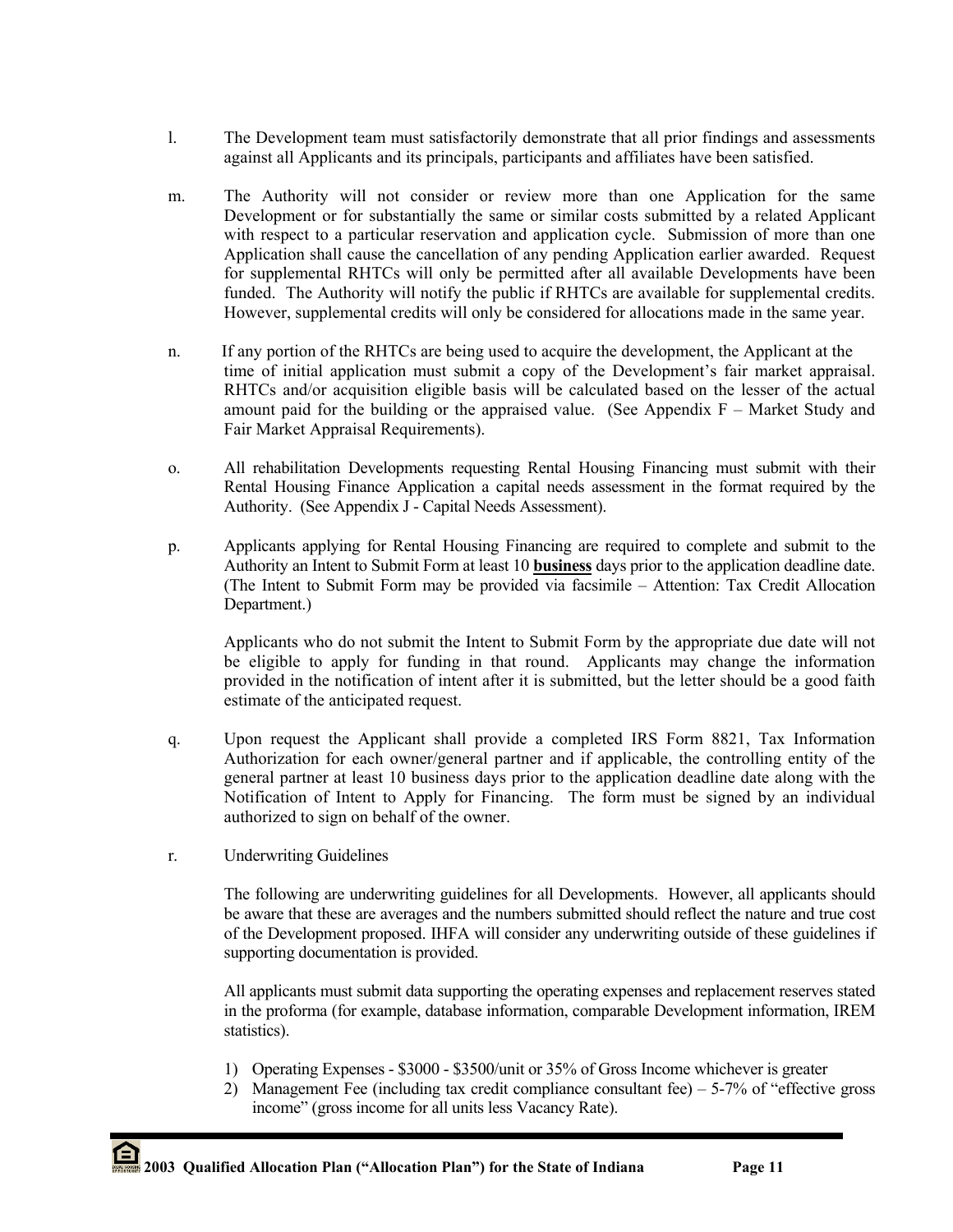1-50 units 7%, 51-100 units 6%, and 100+ units 5%

- 3) Vacancy Rate  $-5-7\%$
- 4) Rental Income Growth 1-2%/year
- 5) Operating Reserves four  $(4)$  six  $(6)$  months (Operating Expenses plus debt service)
- 6) Replacement Reserves \$250 \$300
- 7) Operating Expense Growth 2-3%/year
- 9) Stabilized debt coverage ratio 1.15 1.35 (Gross rental income less assumed vacancy rate divided by debt service)

NOTE: IHFA will require at least a 1% spread between operating expense growth and rental income growth.

- s. All information submitted to the Authority pursuant to this Allocation Plan must be satisfactory to the Authority in its sole and absolute discretion. If the Authority requests additional information from an Applicant, such information must promptly be submitted within timeline(s) determined by the Authority.
- t. IHFA has established a maximum per unit cost of \$95,000 for new construction and substantial rehabilitation. Single family and historic rehabilitation Development will be subject to a \$100,000 per unit maximum.

Additionally, IHFA will consider costs up to \$125,000 per unit in "high cost areas" as defined by HUD to be the following cities: Anderson, Indianapolis, Gary, South Bend, Fort Wayne, Kokomo, Lawrenceburg, New Albany, Columbus, Muncie, Bloomington, Washington, Evansville, Terre Haute, and Lafayette. The Development must be within the city boundaries to be considered in a "high cost area." However, the applicant must provide convincing documentation supporting the costs.

If the applicant proposes a cost per unit in excess of these maximums, the application will nevertheless, be underwritten (and the amount of RHTC's (if any) that may be allocated) using these maximum cost figures and not those in the application.

## **3. User Eligibility and Limitations**

## a. Applicant and Development Limitations

During any calendar year, the amount of RHTCs, which may be reserved for allocation (including any transfers of RHTCs during the applicable calendar year) to any person (including principles in organizations), entity, or Applicant, may not exceed \$1,500,000**.** Provided, however no Development shall receive more than \$750,000 of RHTCs in any calendar year. Such limitation shall be subject to review and modification by the Authority. [Excluding Developments financed with Bonds and 4% RHTCs.]

If the Authority determines that in its sole and absolute discretion it is in the interest of the State to allocate additional RHTCs to such person, entity or Development, then the Authority may waive such limitation.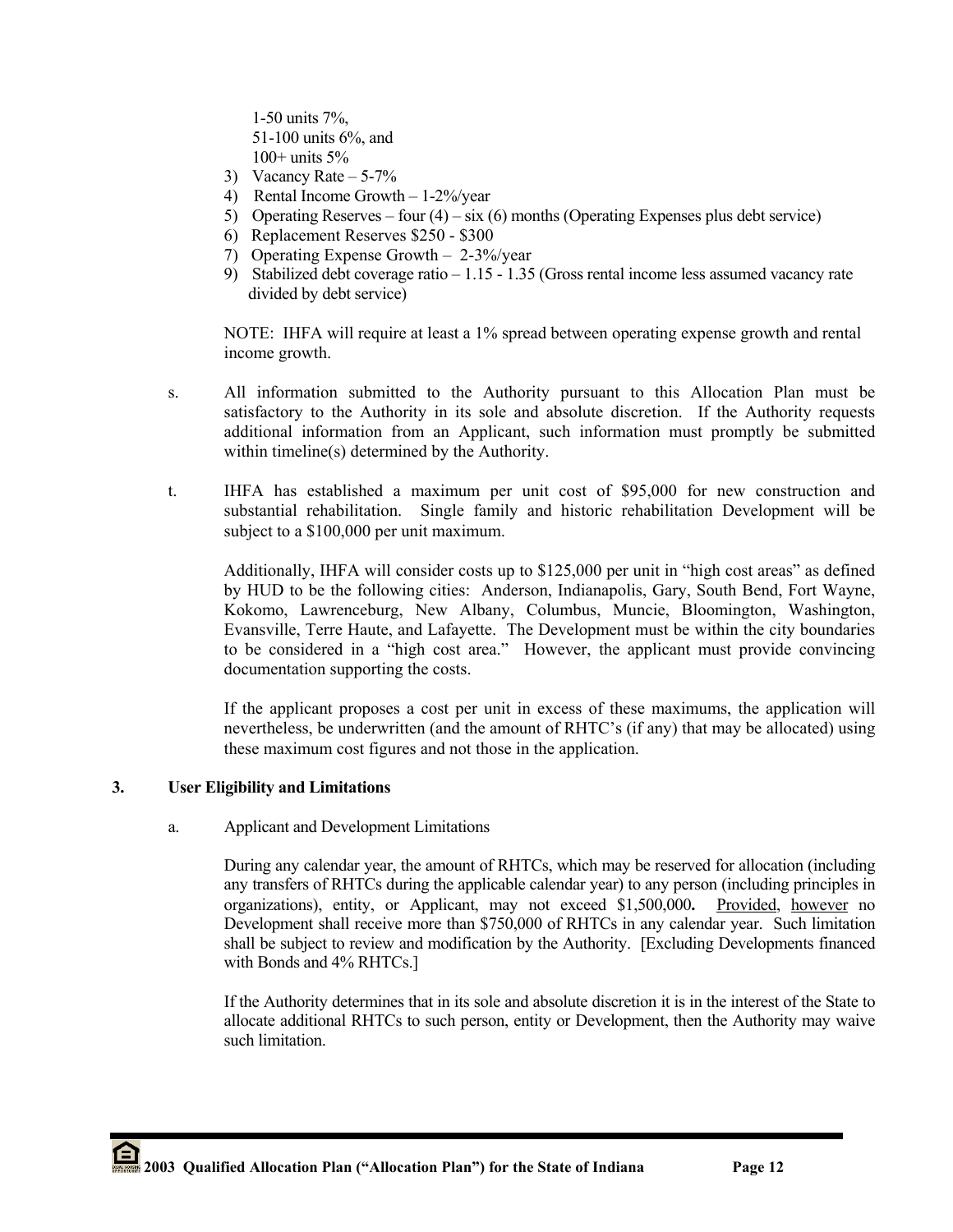## b. Developer Fee Limitations

The amount of developer fees ("Developer Fees") allowable, for purposes of determining the amount of RHTCs to be allocated with respect to each Development, shall be limited to 15% of the total development costs, excluding the Developer Fee and the cost of land. Developments with 25 or fewer units, the maximum Developer Fee will be restricted to 20% of the total development costs excluding the Developer Fee and the cost of land. The Authority will monitor both hard and soft costs of the Development compared to Developments of similar size and location and in its sole discretion reduce the total Developer Fee, which will reduce the amount of any RHTC allocation.

## **NOTE: Consultant Fees will be considered part of the Developer Fee.**

When determining the amount of Credit necessary to make a Development financially feasible, the Authority will include the deferred Developer Fee as a source of funding.

To be included in RHTC basis, deferred developer fee must be due and payable at a date certain. Fees may be paid as a cash flow loan if it can be demonstrated that the fee can and will be paid in a reasonable amount of time (generally considered to be ten (10) to fifteen (15) years). If fees are permanently contributed to the Development, they must be paid to the developer and then contributed to the Development if the fees are to be included in RHTC basis.

Applicant must include a statement describing the terms of the deferred repayment obligation to the Development including any interest rate charged and the source of repayment with the application. Nonprofit organizations shall include a resolution from the Board of Directors allowing such a deferred payment and interest obligation to the Development. The Authority will require a note evidencing the principal amount and terms of interest and repayment of any deferred repayment obligation be submitted at the time of final cost certification.

c. Contractor Fee Limitations

Contractor fees ("Contractor Fees") shall also be limited, for purposes of determining the RHTC amount to be allocated, based on the amount of total costs incurred toward the construction or rehabilitation of the Development, excluding Developer and Contractor Fees. The Contractor Fee limitations are as follows:

| <b>Contractor Fees</b>      | <b>Contractor Fee % Limitation</b> |
|-----------------------------|------------------------------------|
| <b>General Requirements</b> | 6\% of total costs                 |
| General Overhead            | 2\% of total costs                 |
| Builder's Profit            | 6\% of total costs                 |
| Total                       | 14 % of total costs                |

The Authority will permit savings in a particular Contractor Fee line item to offset overruns in other Contractor Fee line items; provided, however, that in any event the total Contractor Fees shall not exceed 14%.

No increase will be permitted higher than the above stated limitations.

## **4. Compliance Monitoring and Evidence of Compliance with Other Program Requirements**

Every Applicant, Principal, affiliates and/or Development Team member (collectively, "Development Team") with any ownership interest in a low-income housing Development which has received an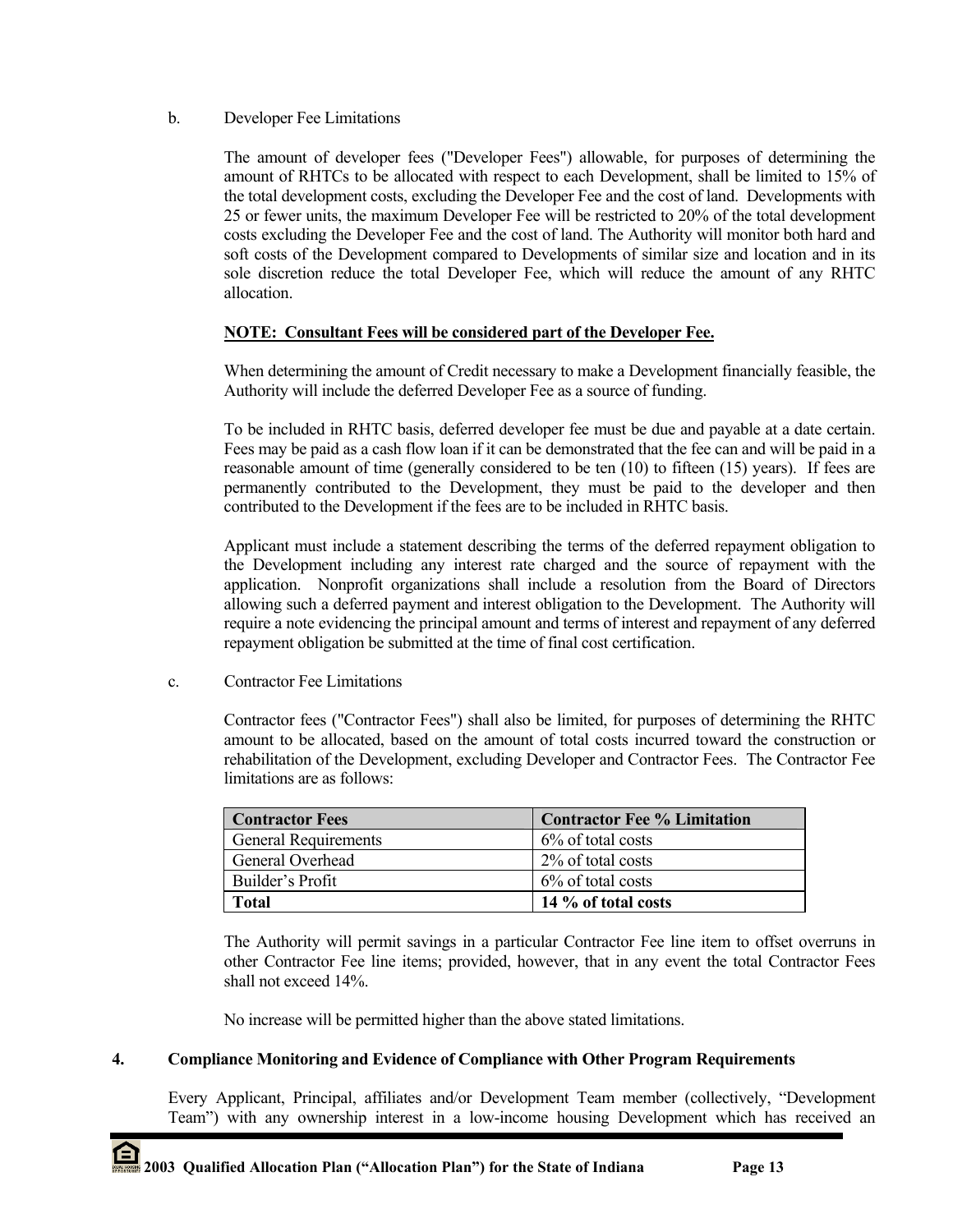allocation of RHTCs by the Authority since the inception of the RHTC program (January 1, 1987), must cooperate and comply with the Authority's compliance monitoring procedures. The Authority's monitoring procedures and requirements are set forth in the RHTC Compliance Manual, a copy of which is attached as Schedule D to this Allocation Plan and made a part hereof. If, in the sole discretion of the Authority, any Development Team member has materially failed to comply with the procedures and requirements of the Authority, or any of its programs, the Code or any other governmental program, including, but not limited to, HUD and/or HUD funded programs: (i) the Authority may withhold or reduce, in whole or in part, Rental Housing Financing for which application is made, irrespective of whether the withheld or reduced funding relate to the Development to which the noncompliance relates; and (ii) in addition, if the Applicant's noncompliance is chronic and/or egregious in nature, the Authority may refuse to accept for filing and/or otherwise refuse to consider all or any part of the Applicant's pending or future applications for funding until such time as the Authority decides otherwise. All of the Development Team members with an ownership interest in any affordable housing Development must disclose any non-compliance issue(s) and/or loan defaults with all Authority programs (including private activity tax-exempt bonds) in which it has participated in or received funds for including those issues that have been corrected since RHTC program inception. Failure to disclose could result in the loss of RHF funding.

Also, each member of the Development Team must submit a written affidavit accurately disclosing his/her complete interest in and affiliations with the proposed Development. Additionally, the Development Team must include in the affidavit all other RHTC funded Developments located in Indiana where they own(ed) an owner interest

Upon issuance of IRS Form 8823, Low-Income Housing Tax Credit Agency's Report of Noncompliance, IHFA will send a copy of the Form 8823 to the owner.

## **5. Rental Housing Financing Returned by Applicant**

If Authority funding (i.e. RHTC, HOME, Low-Income Housing Trust Fund, multifamily private activity tax-exempt bonds, 501(c)(3) bonds) previously reserved and/or allocated to a Development is returned to or rescinded by the Authority, ten (10) points will be deducted by the Authority from the total points otherwise scored on the next application submitted by the Applicant (or its principals). However, if the funding is returned within 90 days of the approval date, no points will be deducted from the Applicant's next application.

The Authority, in its sole and absolute discretion, shall have the right to grant a waiver from the foregoing points deduction for factors determined by the Authority to be outside of the developer's control. No such waiver will be granted unless on or before October 1 the Applicant furnishes the Authority with a written request for such waiver at the time the Credits are returned and/or rescinded specifying therein with specificity satisfactory to the Authority the reasons thereof. All requests for return of fees paid to the Authority for said Development will be denied.

## **6. Receipt of Rental Housing Financing**

Applicant(s) receiving Rental Housing Financing must satisfy at time of final application all scoring criteria they received points for unless otherwise approved by the Authority in writing.

## **F. Evaluation Factors**

The Authority has developed six (6) categories of criteria, based on the needs assessment conducted and the housing goals established by the Authority. If an Application satisfies all applicable requirements, then it will be evaluated and scored based on: (1) Rents Charged by the Development being 25 possible points; (2) the constituency served by the Development (i.e. special needs population) being 10 possible points; (2) Development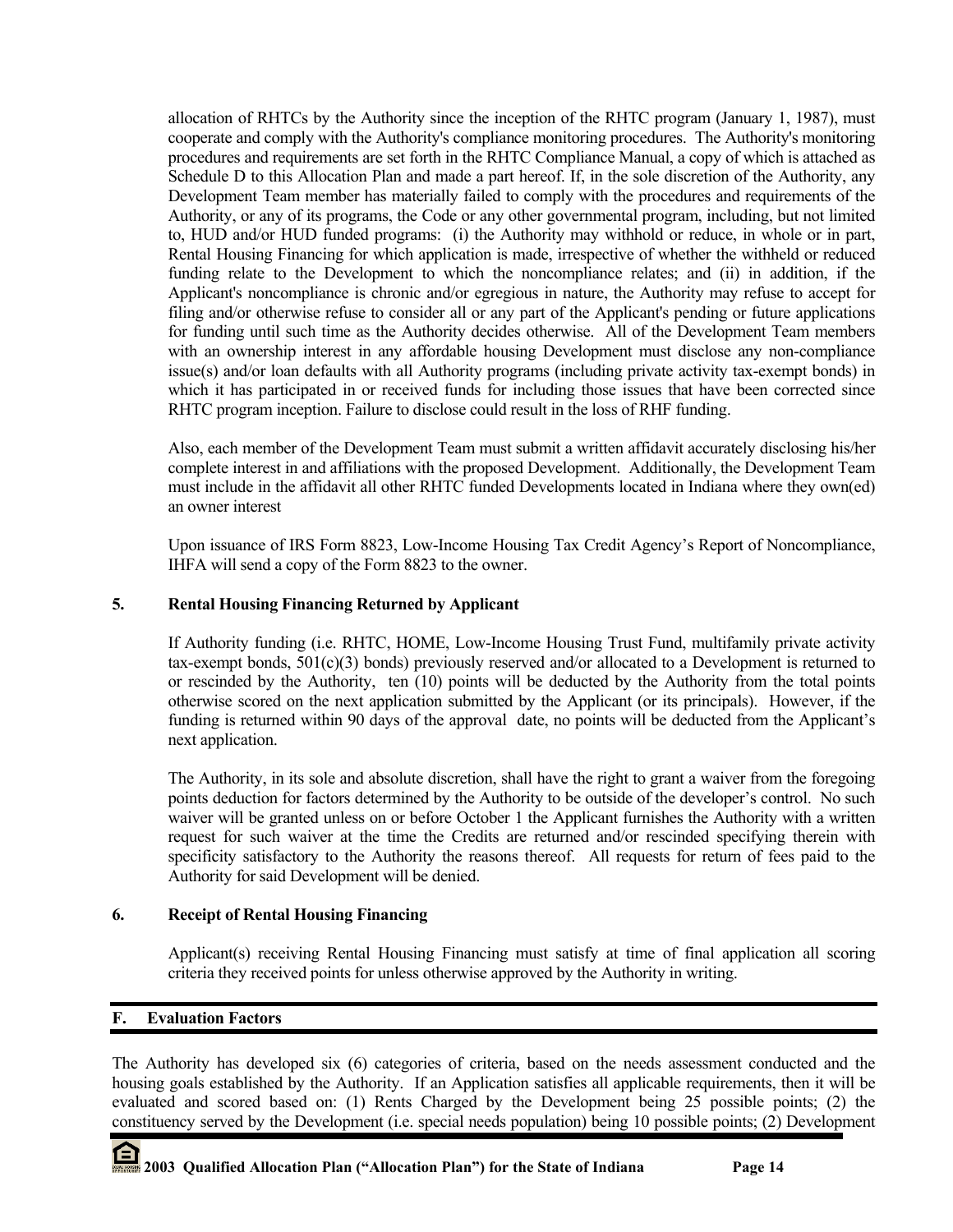characteristics being 34 possible points; (3) financing and readiness to proceed being 7 possible points; (4) market being 17 possible points; and (5) other being 7 possible points. Consequently, there are 100 possible points. Applicants seeking an RHTC allocation under Indiana's RHTC cap must score a total of forty (40) or more points under this Allocation Plan. Additionally, Applicants seeking Private Activity Tax Exempt Bonds, either in conjunction with 4% RHTCs or alone, must score a total of thirty (30) points or more. The Authority reserves the right not to allocate funding to a Development that scores ten (10) or more points less than the nearest Development receiving Rental Housing Financing. A written explanation will be made available to the general public for any funding of a housing credit dollar amount, which is not made in accordance with established priorities and selection criteria in this Allocation Plan.

## **1. Rents Charged**

All Developments must meet the minimum set-aside requirement for Section 42 with election of the "40- 60" or the "20-50" set-aside. In addition, the Authority will award points to those Developments that will target lower rents as follows:

## a. Lower Rents Charged

If the Development intends to charge rents lower than the maximum allowable for the area median income (AMI) required by Section 42 of the Code and maintain rents for units at a level not to exceed the maximums as published in Appendix G and H, points will be awarded as follows:

| <b>Maximum Number of Points</b><br>10                                     |        |
|---------------------------------------------------------------------------|--------|
| 51% or more                                                               | 10     |
| $31\% - 50\%$                                                             | 5      |
| $20 - 30\%$                                                               | 2      |
| Percent of total units set-aside at or below 50% AMI                      | Points |
| <b>Maximum Number of Points</b><br>5                                      |        |
| $21% +$                                                                   | 5      |
| Points<br>$15 - 20%$                                                      | 2      |
| Percent of total units where rent is charged at or below the 40% AMI rent |        |
| <b>Maximum Number of Points</b><br>5                                      |        |
| $11\% +$                                                                  | 5      |
| $5 - 10\%$                                                                | 2      |
| Points                                                                    |        |
| Percent of total units where rent is charged at or below the 30% AMI rent |        |

You will not be permitted to utilize the unit's set-aside at one AMI rent to also be awarded points for another AMI rent category unless all units are designated at one set-aside (i.e., If all units are designated at 30% AMI rent, maximum points in the 30%, 40%, and 50% AMI categories will be awarded. If all units are designated at 40% AMI rent, maximum points in the 40% and 50% AMI rent categories will be awarded).

b. Market Rate Units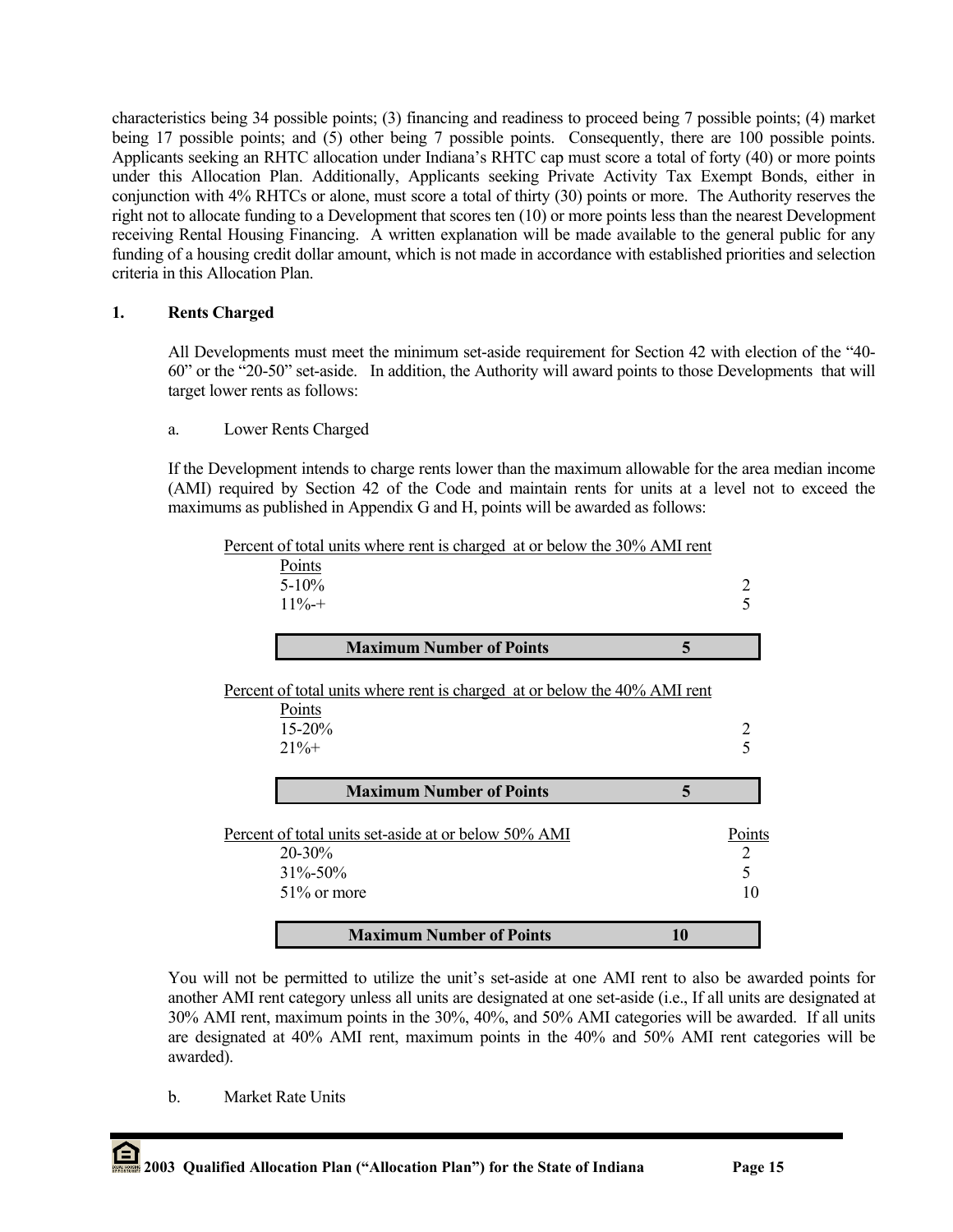If the Development provides for a mixture of market-rate units (market rate units are those units that will not be reserved for Qualified Low Income Tenants) then points will be awarded in accordance as follows:



## **2. Constituency Served**

## a. Homeless Population

For purposes of this category "Homeless" is defined as an individual or family that, but for this housing, lacks a fixed regular, and adequate nighttime residences; or an individual or family that has a primary nighttime residence that is: 1) a supervised publicly or privately operated shelter designed to provide temporary living accommodations (including welfare hotels, congregate shelters, and transitional housing for the mentally ill; 2) an institution that provides a temporary residence for individuals intended to be institutionalized; or 3) a public or private place not designed for, or ordinarily used as, a regular sleeping accommodation for human beings. This term does not include any individual imprisoned or otherwise detained by an appropriate governmental authority under an Act of Congress or State law. A written referral agreement must be in place with a qualified organization that provides and has the capacity to carry out services to the homeless and a certification of commitment.

Applicant has committed in writing to "set aside" a percentage of total units in the Development as  $\hat{\text{per}}$  manent housing for the homeless.<sup>1</sup> In some cases, supportive services may be needed to sustain permanence.

## **AND/OR**

Applicant has committed in writing to "set aside" a percentage of total units in the Development as transitional housing for the homeless. Transitional housing is defined as housing which has the purpose of facilitating the movement of homeless individuals or families to independent living within a reasonable amount of time (usually 24 months).

Points will be awarded based on one (1) point for each percentage set aside up to a maximum of 5 points.

NOTE: Section 42 requires that a building not used primarily for the homeless must have a minimum six  $(6)$  month lease term.

## **Maximum Number of Points 5**

b. Persons with Disabilities

 $\overline{a}$ 

<span id="page-15-0"></span><sup>&</sup>lt;sup>1</sup> The term "set aside" shall mean and require that units designated as "set aside" for a specific population may be used only for the identified population and for no other. IF qualified tenants in the designation population are not available, the units(s) must remain vacant. The Authority will not consider waiving or modifying any set-aside request until units have been placed in service for a minimum of eighteen months.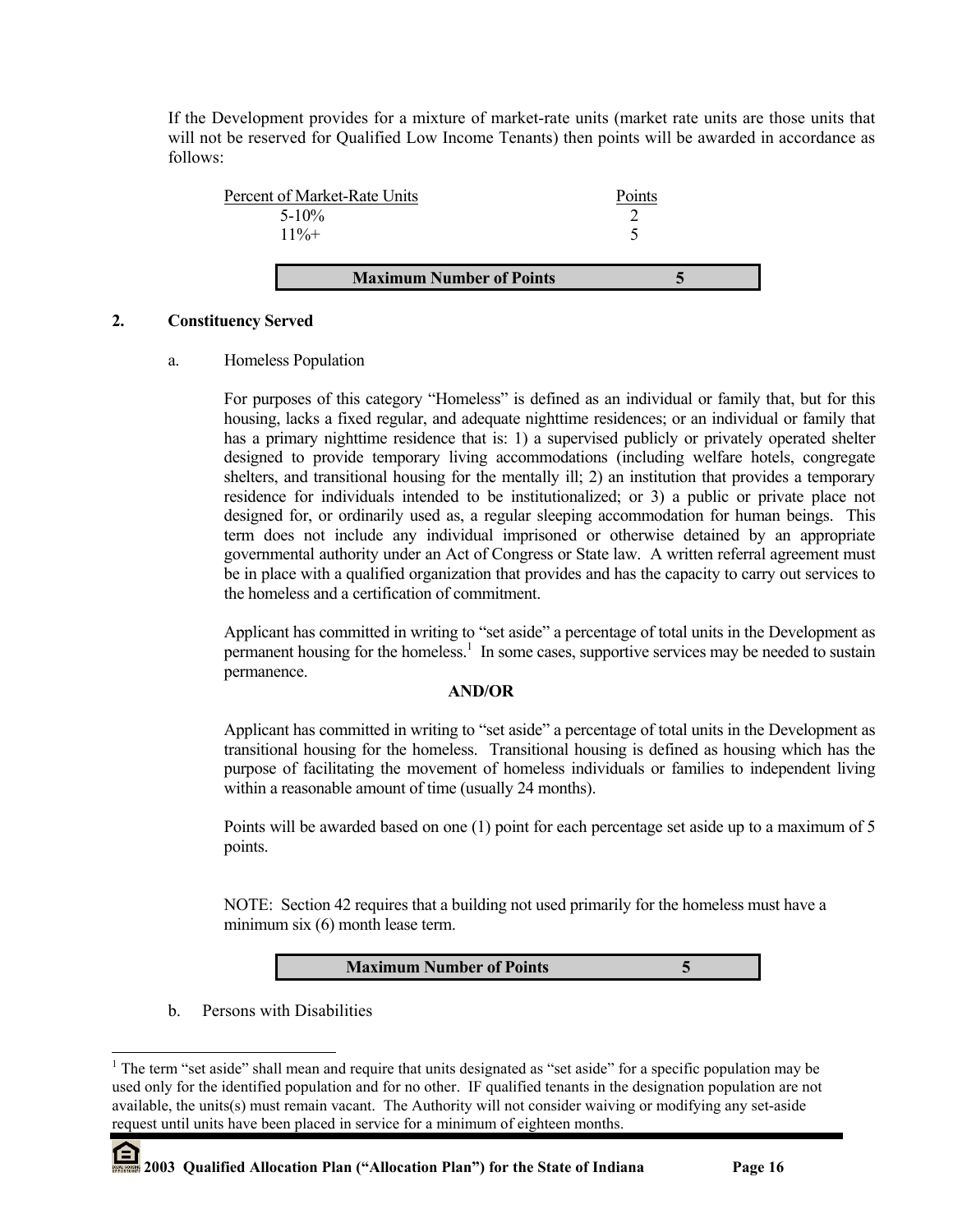Applicant has committed in writing to "set-aside" a percentage of the total units in the Development to qualified tenants who meet the State definition of disabled as provided in IC 5-20- 1-4.5 and must equip each unit to meet a particular person's disability need at no cost to the tenant. A written referral agreement must be in place with a qualified organization that provides services for persons with disabilities. Points will be awarded based on 1 point for each percentage set-aside up to a maximum of 5 points. $^{2}$ 

#### **Maximum Number of Points 5**

**The Authority encourages owners to disperse all low-income units evenly among buildings and units in a mixed income, multi-building Development.** 

#### **3. Development Characteristics**

- a. Unit Types
	- 1) A Development that has 30% or more of the RHTC units with two (2) bedrooms will receive 2 points.

**Or** 

A Development that has 50% or more of the RHTC units with two (2) bedrooms will receive 5 points.

**Maximum Number of Points 5**

2) A Development that has 20% or more of the RHTC units with three (3) bedrooms will receive 2 points.

**Or** 

A Development that has 30% or more of the RHTC units with three (3) bedrooms will receive 5 points.



3) A Development that has 5% or more of the RHTC units with four (4) bedrooms will receive 2 points.

**Or** 

A Development that has 10% or more of the RHTC units with four (4) bedrooms will receive 5 points.

**Maximum Number of Points 5**

 **[Elderly Developments will not receive points for three (3) or four (4) bedroom units.]**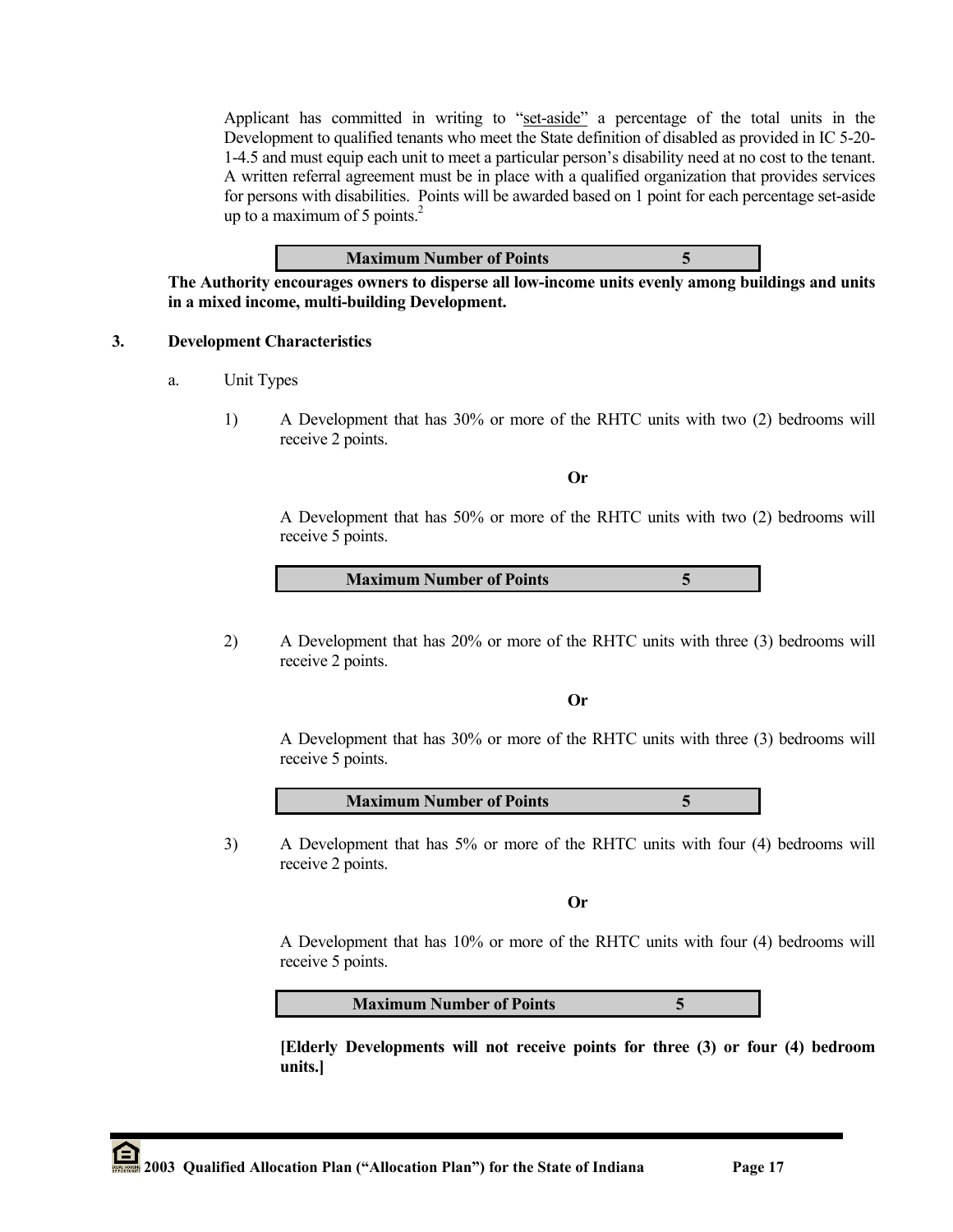4) A Development consisting entirely of Single-Family homes and/or duplexes will receive 2 points.

**Maximum Number of Points 2** 

b. Development Design

Based on the Development schematics, as set forth in the site plan and a letter from the Architect on his/her letterhead certifying the existence of such amenities, the Authority will award one (1) point for every ten (10) amenities up to two (2) points.

| Wall to wall carpeting (living area)   | Playground (family only)                        | Security camera - all entrances                 |
|----------------------------------------|-------------------------------------------------|-------------------------------------------------|
| Individual porch/patio/balcony         | Hardwood floors                                 | 50% or more brick exterior                      |
| Laundry facilities in each building    | <b>Steel Frame</b>                              | Water Softner                                   |
| Sound proof interior                   | Garage                                          | Washer/Dryer hook-up                            |
| Washer & Dryer                         | Carport                                         | Emergency pull cords/call button (elderly only) |
| Bike racks (1 per building)            | Exercise Room                                   | Pool                                            |
| Community Room (open to all residents) | Computer Center                                 | On-site Daycare (family only)                   |
| Tennis Court                           | <b>Window Blinds or Curtains</b>                | Ceramic Tile                                    |
| Door bell                              | Alarm system for each unit                      | Cable hook-up                                   |
| 10 units or less per acre              | Individual entrance to unit                     | Ceiling fans in all units                       |
| External individual attached storage   | Fireplace                                       | Central Air Conditioning                        |
| Peephole (exterior door(s) to unit)    | Built in dishwasher                             | <b>Basketball Court</b>                         |
| Garden area for tenants to use         | Restricted Access to Property (Gated Community) | 1 parking spot per unit                         |
| Multiple building designs              | Sound proof interior                            | Walk-in closet                                  |
| Motion detector lights                 | Water purification system                       | Multiple floor plans                            |
| Microwave                              | Garbage Disposal                                | Intercom system for each building               |

**Maximum Number of Points 2**

c. Unit Size

As provided in the Rental Housing Finance Application the net square footage is defined for the purpose of this scoring criteria to be the total livable space within the interior walls of the unit (this excludes garages, balconies, exterior storage and Development common areas). Points will be awarded based on ALL of the proposed units that meet or exceed the minimum net square footage within a specific unit type.

| <b>Development</b><br><b>Type</b> | <b>Eff./0 BR</b> units<br>ft. | <b>One BR</b> units<br>minimum net sq. minimum net sq. | <b>Two BR units</b><br>minimum net sq. | <b>Three BR units</b><br>minimum net sq.<br>- ft. | Four $+$ BR units<br>minimum net sq. |
|-----------------------------------|-------------------------------|--------------------------------------------------------|----------------------------------------|---------------------------------------------------|--------------------------------------|
| <b>New Const.</b>                 | $375$ sq. ft.                 | $675$ sq. ft.                                          | $875$ sq. ft.                          | $1075$ sq. ft.                                    | $1275$ sq. ft.                       |
| *Adaptive                         | $375$ sq. ft.                 | $675$ sq. ft.                                          | $875$ sq. ft.                          | $1075$ sq. ft.                                    | $1275$ sq. ft.                       |
| <b>Reuse</b>                      |                               |                                                        |                                        |                                                   |                                      |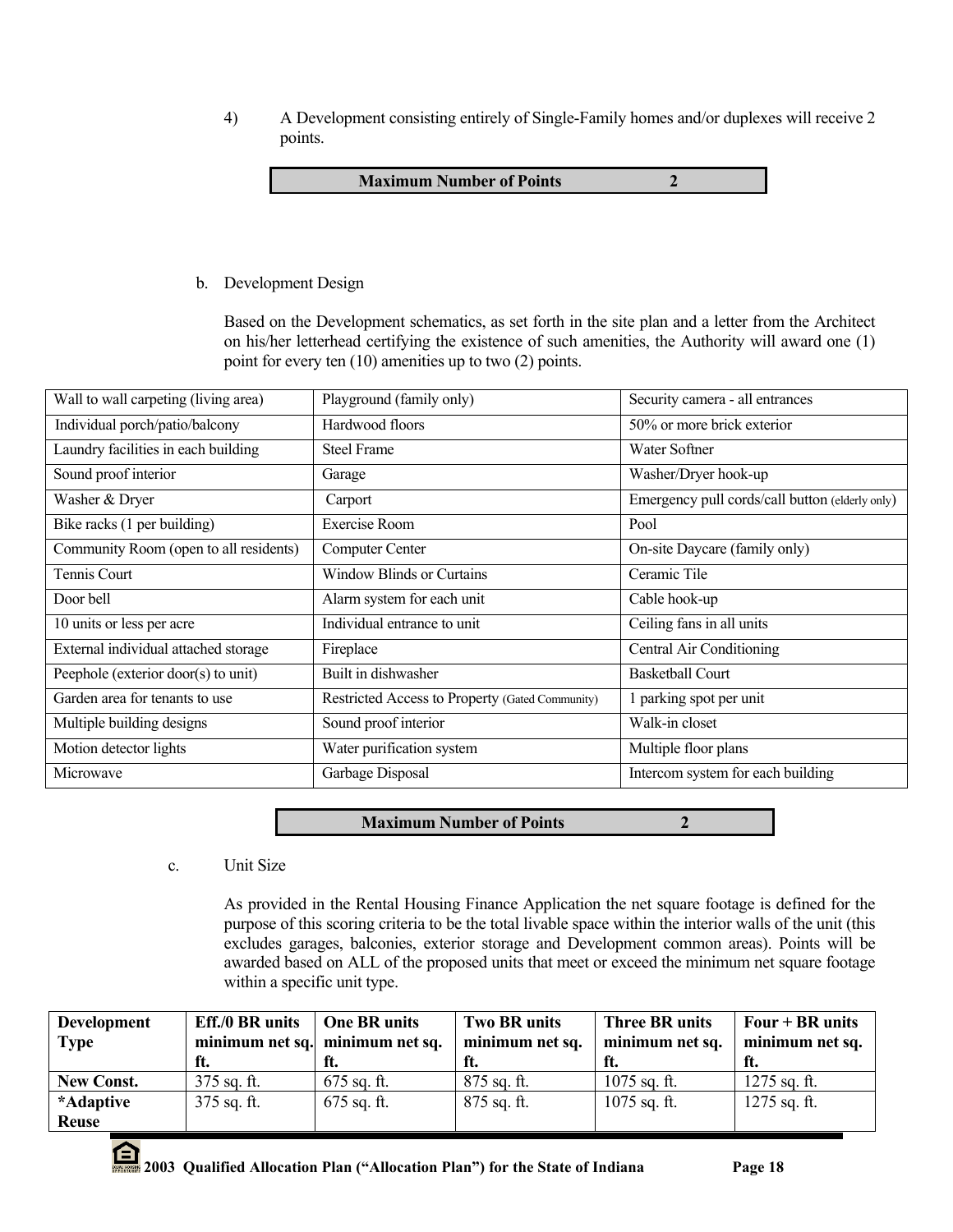| <b>Rehab/existing</b> | $350$ sq. ft. | 550 sq. ft. | $680$ sq. ft. | $900$ sq. ft. | $1075$ sq. ft. |
|-----------------------|---------------|-------------|---------------|---------------|----------------|
| housing               |               |             |               |               |                |
|                       | point         | point       | point         | point         | point          |

\*Adaptive Reuse is defined as a Development with building(s) that previously served a purpose other than housing.

**NOTE:** If all units meet or exceed the unit square footage minimums listed above, all 5 points in this category will be awarded.

| <b>Maximum Number of Points</b> |  |
|---------------------------------|--|
|                                 |  |

- d. Existing Structure
	- 1) Development converts a percentage of total square footage in a vacant structure (s) into affordable rental housing. Points will be awarded as follows:

| 25%  |                |
|------|----------------|
| 50%  | $\overline{2}$ |
| 75%  | 3              |
| 100% | 4              |
|      |                |

If any space in the existing structure will be used for a purpose other than housing, the applicant must state what the intended use of the remainder of the vacant structure will be.

#### **Maximum Number of Points 4**

2) Development will utilize Historic Tax Credits on the residential portion of the building(s). Must provide evidence the building is individually listed in the National Register of Historic Places or have submitted a Part 1 application and received a recommendation for approval by the Indiana Department of Natural Resources Division of Historic Preservation and Archaeology. (Must include a copy of historic application and "approved" Part I). At least 50% of the total units must be located in eligible historic buildings in order for a Development to receive points in this category.

## **Maximum Number of Points** 2

3) Development is a federally assisted low-income housing Development with at least 50% of its units in danger of being removed by a federal agency from the low-income housing market due to eligible prepayment, conversion or financial difficulty. (Must include documentation from the federal agency that will no longer be assisting the Development, including why assistance is no longer available.)

Such Developments must include, but are not limited to, as determined in the Authority's sole discretion, the following:

- (a) Preservation-eligible Developments under Title II Emergency Low Income Housing Preservation Act of 1987 ("ELIHPA") or Title VI Low Income Housing Preservation Act of 1990 ("LIHPRHA"),
- (b) Developments with expiring Section 8 contracts, regardless of whether the Owner has given notice of its intent to allow such contracts to expire,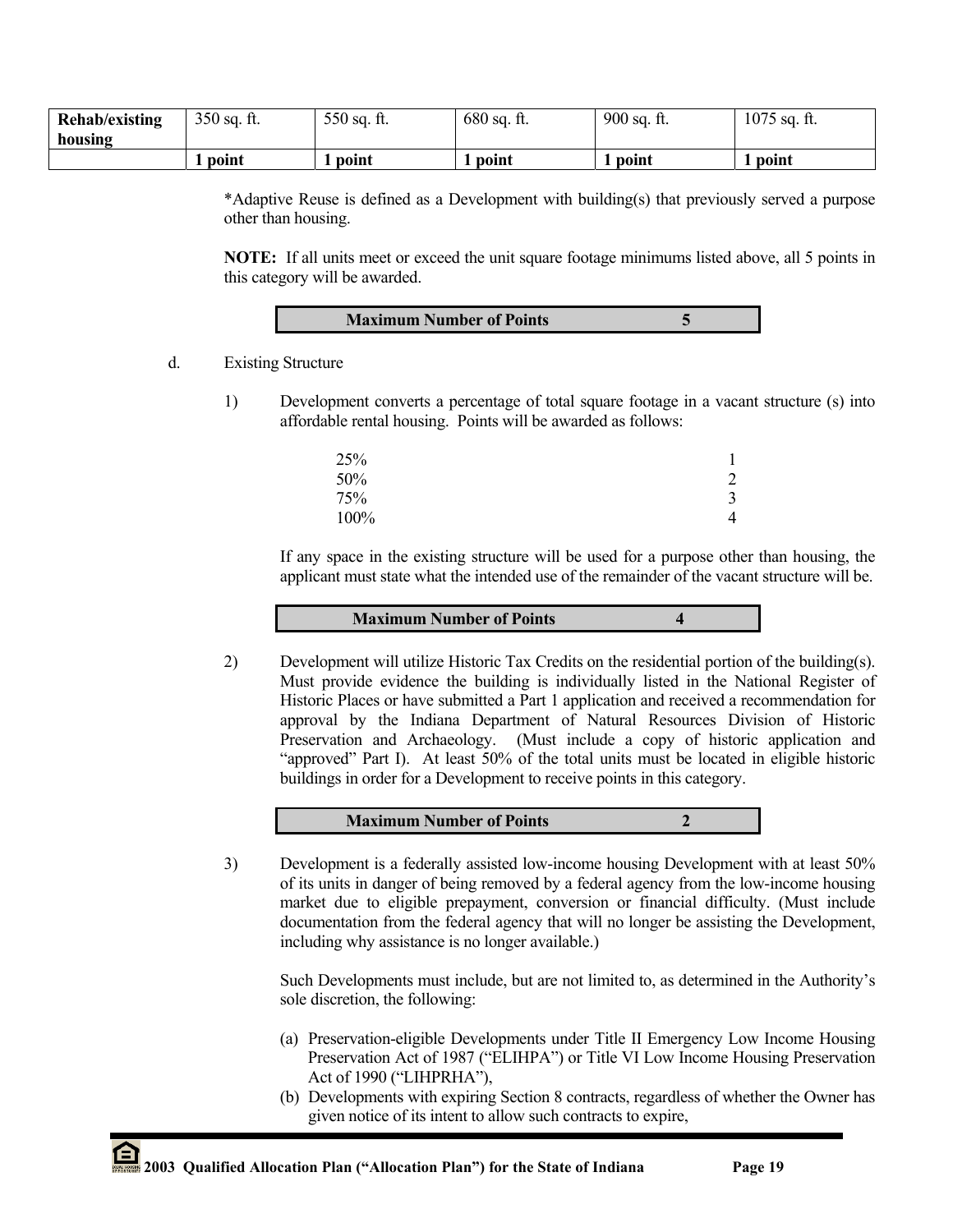- (c) Developments with HUD-held mortgages,
- (d) Troubled Developments that have received assistance through the USDA Rural Development (RD) office. Applicants must provide a letter from the RD office that details the current situation for the project, and explains the need for housing RHTCs,
- (e) Developments participating in the HUD Portfolio Reengineering Program. Applicants must provide a letter of eligibility from HUD and be assigned a Participating Administrative Entity (PAE); or
- (f) Development is part of the Revitalization Plan for a HOPE VI grant that has been awarded by the U.S. Department of Housing and Urban Development (HUD).

e. Energy Efficiency Requirements

One (1) point will be awarded for Applicants certifying the use of Energy Star rated materials and appliances. Points will award points in this category based on 1 point for a minimum of 5 Energy Star rated items. Energy Star rated items include: heating system, cooling system, windows, insulation, stove, refrigerator, dish washer, washer  $\&$  dryer, and/or 30-year warranty roofing system.

## **Maximum Number of Points** 1

## **4. Financing and Readiness to Proceed**

a. Development has received written approval for monetary **local** government (town, city, or county) funding that specifically enhances and/or creates significant cost savings for the Development. Including but not limited to tax abatement, infrastructure, grants, land, building(s), etc. Must disclose amount of monetary funding to receive points. NOTE: An inducement resolution for bond volume will NOT be sufficient documentation to receive points.



b. Cost per unit (defined as Total Development Cost from the Rental Housing Finance Application for RHTCs minus land cost and any historic tax credits and/or commercial costs, divided by the total number of units in the Development) is less than:

| New Construction             | \$70,000 |
|------------------------------|----------|
| Substantial Rehabilitation   | \$75,000 |
| Single-family Scattered Site | \$90,000 |

Historic Rehabilitation Developments will not receive points in this category.

At Final Application, the Development must meet the same cost per unit as set forth in its initial application unless: (i) the Development received no points in the "cost per unit" category; and (ii) the Development has enlisted other resources to cover the increased costs. If not, the Development will, in the sole discretion of the Authority, be subject to a reduction of up to 50% of the initial conditional allocation of RHTCs.

Maximum Number of Points 1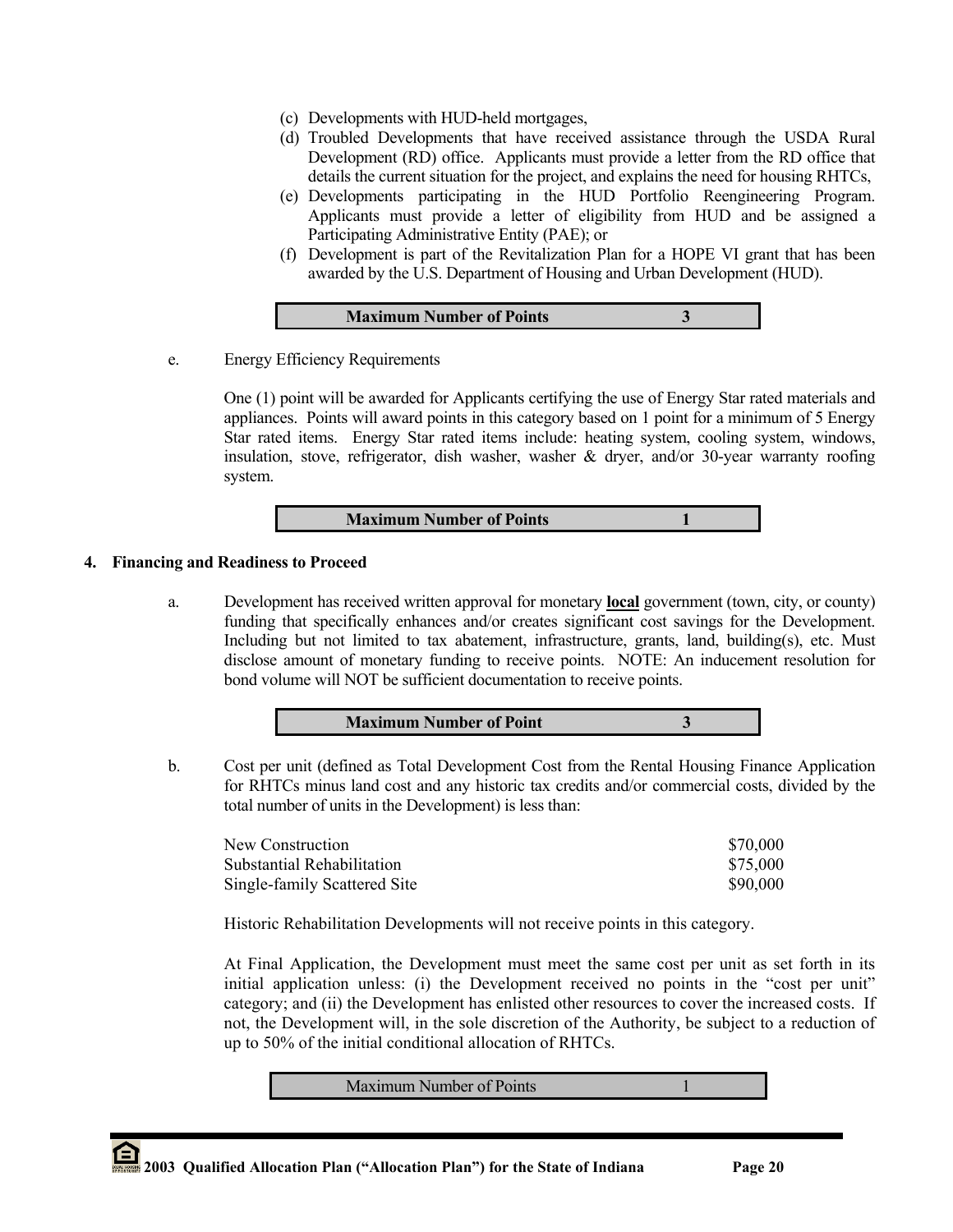c. Readiness to Proceed

In the sole discretion of the Authority, Developments may be awarded 2 points for submission of the following at the time of initial application:

- 1) Firm commitment for construction financing; and
- 2) Firm commitment for permanent financing; and
- 3) Firm commitment of all federal, state, and local financing or contributions to the Development; and
- 5) For Rehabilitation Developments, a letter from the municipality indicating that the relevant board or commission has reviewed the proposal including the level of rehabilitation work to be completed; and
- 6) If a historic Development approval from State Historic Preservation Office (SHPO); and

To be considered a firm commitment, the document must contain the term(s), conditions, interest rate, disbursement conditions, security requirements, repayment provisions and be executed by the applicant and the lender. The commitment letter must contain the verbiage; "this is a firm commitment for construction/permanent financing of the referenced development". Only conditions as noted above will be acceptable as conditions contained in the commitment letter. All other conditions must receive prior approval from the Authority at least ten (10) days before submission of tax credit application. The commitment letter must be effective for not less than the term of the application cycle plus the proposed construction period.



d. The Development has completed an Environmental Phase I and has submitted the results with its application.

## **Maximum Number of Points** 1

## **5. Market**

a. "Difficult to Develop Area"

Development is located in a "qualified census tract" of a metropolitan statistical area or a "difficult development area" as designated by the Secretary of HUD for the RHTC program, or an Area of Chronic Economic Distress as designated by the State and approved by the Secretary of the Treasury and the Secretary of HUD. (See Schedule C). To receive points, must provide census tract map.

| <b>Maximum Number of Points</b> |  |
|---------------------------------|--|
|---------------------------------|--|

b. Local Housing Needs

Town or city with an affordable housing shortage as provided in the market study that has less than the following total RHTC and/or Bond units including those under construction.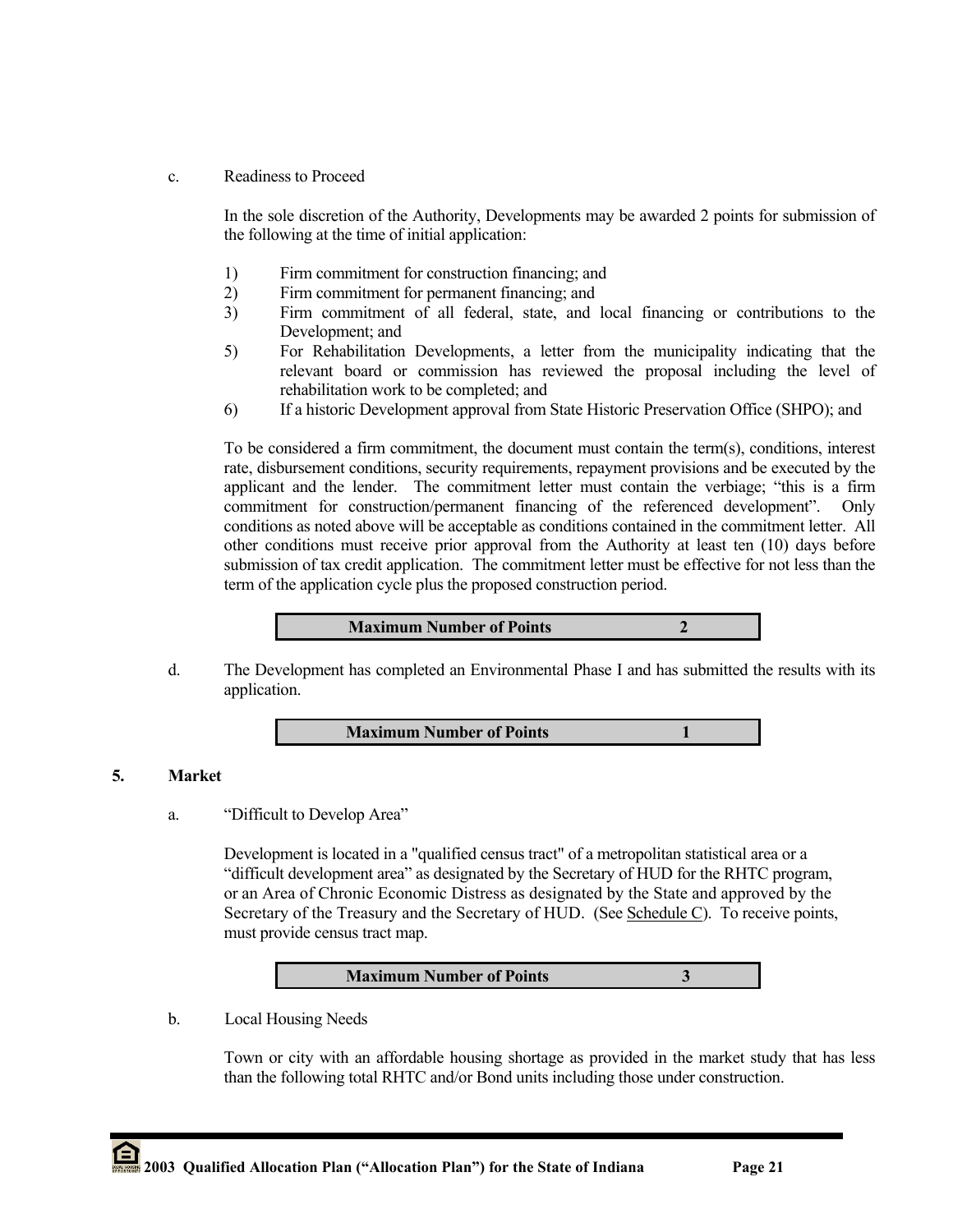| <b>Development location</b> | <b>Number of units</b> |
|-----------------------------|------------------------|
| Large City                  | 700 units or less      |
| Small city                  | 300 units or less      |
| Rural                       | 100 units or less      |

- **Maximum Number of Points 4**
- c. Subsidized Housing Waiting List

Owner executes and provides to the Authority a written agreement with the local or regional public housing representative to give priority to households on waiting lists for subsidized or public housing.

| <b>Maximum Number of Points</b> |
|---------------------------------|
|---------------------------------|

d. Economic Development

A Development that receives a letter from the highest local elected official that states specifically how the proposed Development will contribute to the economic need of the community and further the community's economic goals. An inducement resolution for bond volume will NOT be sufficient to receive points in this category.

| <b>Maximum Number of Points</b> |
|---------------------------------|
|---------------------------------|

e. Community Rehabilitation Preservation

The Development's rehabilitation will support community preservation as evidenced by a letter from the local governing jurisdiction which specifically 1) describes the Development and the plans for its preservation 2) defines the neighborhood or area; 3) describes intended uses; and 4) states the Development's rehabilitation compatibility to the area, and materially benefits the neighborhood or area. The Development must be 100% rehabilitation or a HOPE VI transaction.

**Maximum Number of Points 3**

f. Lease Purchase

Development that will offer homeownership opportunities to qualified tenants after initial 15-year compliance period (Please see IRS Rev. Ruling 95-49 and Schedule D, attached). This option is not available for elderly Developments.

**Maximum Number of Points 2**

**6. Other**

a. Minority Business Enterprise (MBE) Participation and Women Business Enterprise (WBE) Participation

Minority Business Enterprise and Women Business Enterprise, including D/MBE (Disadvantaged Minority Business Enterprise), and (Disadvantaged Woman Business Enterprise) and DMWBE (Disadvantaged Minority Woman Business Enterprise), means as an individual, partnership,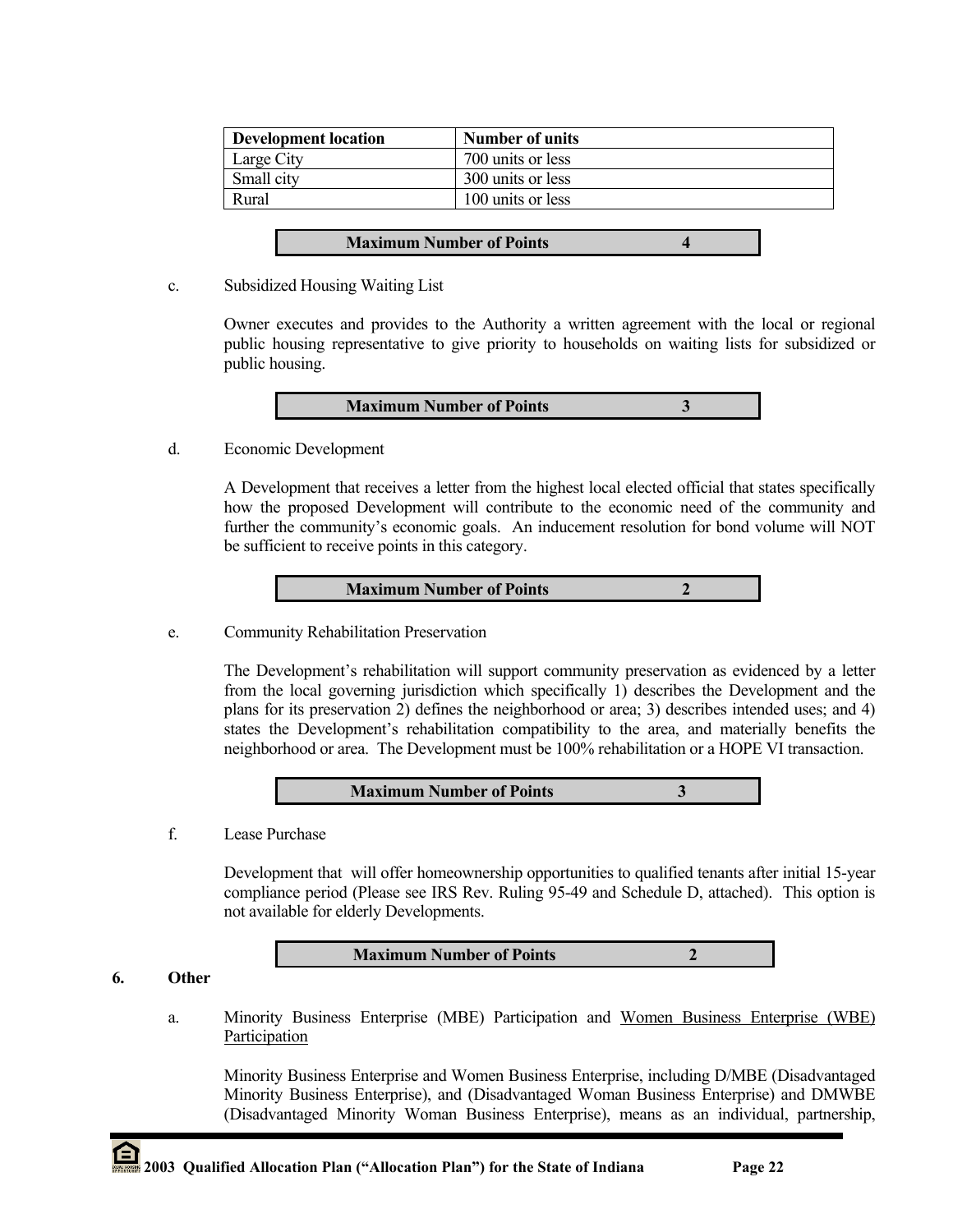corporation, or joint venture of any kind that is owned and controlled by one or more persons who are: (a) United States Citizens and (b) Members of a racial minority group or female in gender as evidenced by certification from the Indiana Department of Administration, Office of Minority Development. (The Authority understands that this Department does not issue certifications for housing. However, the certification from this Department is acceptable.) "Owned and controlled" means having for: (i) owners and developers: (a) ownership of at least 51% of the enterprise (stock of a corporation; interest in a limited liability company; or general partner of a limited partnership); (b) control over the management and active in the day to day operation of the business; (c) an interest in the capital, assets and profits and losses of the business proportional to the percentage of ownership; and, (d) materially participates in the Development or management of the Development; or (ii) contractors and management entities: (a) ownership of at least 51% of the enterprise (stock of a corporation; interest in a limited liability company; or general partner of a limited partnership); (b) control over the management and active in the day to day operation of the business; and, (c) an interest in the capital, assets and profits and losses of the business proportional to the percentage of ownership. Points will be awarded as follows:

| Owner (controlling interest in general partner) |  |
|-------------------------------------------------|--|
| Developer                                       |  |
| Management Entity (Minimum 2 year Contract)*    |  |
| Contractor                                      |  |

\*Management Entity must have control over all management activities for the Development. The management agent listed on the application must be used by the owner of the Development for at least two years after Development's completion unless the agent is guilty of material nonperformance of duties. Upon notification to the Authority, a substitution of management agent prior to the 2 year period may be permitted in the sole discretion of the Authority.

**In support of the MBE/WBE categories, you must submit with your Rental Housing Finance Application all applicable Development, management and contractor agreements (complete with fee structure) and the names and addresses of all owners, principals and their respective affiliation.** 

|--|

b. Unique Features or Circumstances

Applicant has submitted written evidence that the Development has unique features that go over and beyond and contribute to the Development of affordable housing in the community where the Development is located. This would include the unit and common area amenities. Points are awarded relative to other Developments being scored during each Application cycle. (may be awarded ½ point increments)

# **Maximum Number of Points 3**

c. Services

Applicant has submitted written signed commitment(s) with qualified organizations evidencing types of **optional** services to be provided to the residents of the Development. (Examples include, without limitation, on-site day care service, credit counseling, learning centers, access to computer hardware and software, transportation, health screening, meal service, etc.) The term of the commitment, defined scope of service, cost if any to the tenants, frequency of service, and financing plan must be addressed in the commitment. Services should be tailored to the needs of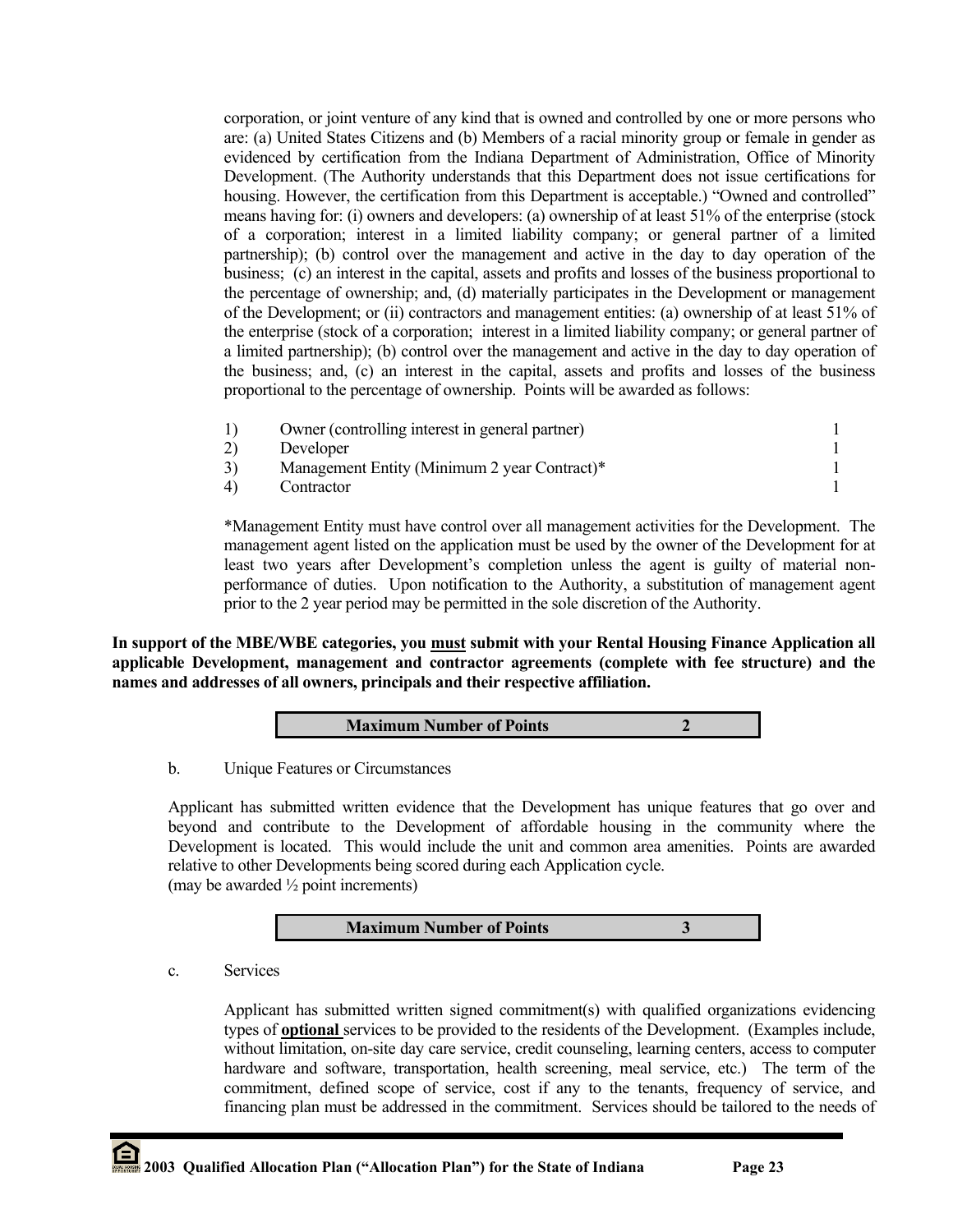the targeted clients and preference will be given to those Applicants offering the services on-site and at no cost to tenants. Consideration will be given to Applicants that provide a majority of services off-site due to special circumstances.

1) Applicants proposing moderate services with firm commitments for 3 years effective at the placed in service date (defined scope of services proposed, signed commitments by all parties, with some evidence of coordination, and a financing plan) will receive 1.5 points.

**or**

2) Applicant proposes exceptional services with firm commitments for 4 or more years effective at the placed in service date (wider scope of services proposed, signed commitments by all parties, with some evidence of coordination, and a financing plan), will receive 2 points.

**Maximum Number of Points 2**

Notwithstanding the point ranking system set forth above, the Authority reserves the right and shall have the power to allocate Rental Housing Financing to a Development irrespective of its point ranking, if such intended allocation is: (1) in compliance with Code Section 42; (2) in furtherance of the Housing Goals stated herein; and (3) determined to be in the interests of the citizens of the State of Indiana. A written explanation will be made available to the general public.

Any Development found to be in violation of this Allocation Plan will be subject to a reduction or rescission in Rental Housing Financing, and all Development Team members may be subject to debarment of participating in all Authority financing programs for up to five (5) years.

## **G. Miscellaneous**

1. Fees for additional services

The Authority will assess the Development and/or Applicant the reasonable costs (including any costs and fees it may incur including but not limited to Attorney, CPA, and/or consultant fees) for additional or extraordinary services requested by or required of any Applicant, or Development. All such assessments must be paid prior to any final allocation of RHTCs (i.e. the issuance of IRS Form 8609) or before any subsequent application will be considered, whichever should first occur.

## **Additionally, any reservation fee returned for insufficient funds will rescind any reservation of RHTCs.**

2. Use of forms

The Authority **requires** the use of the forms included in the appendices. Any deviations from or changes to the language will revoke the Rental Housing Finance application and/or award. Owners who have received an allocation in prior years must use the most recent forms, irrespective of the year the allocation was received.

3. Change in Ownership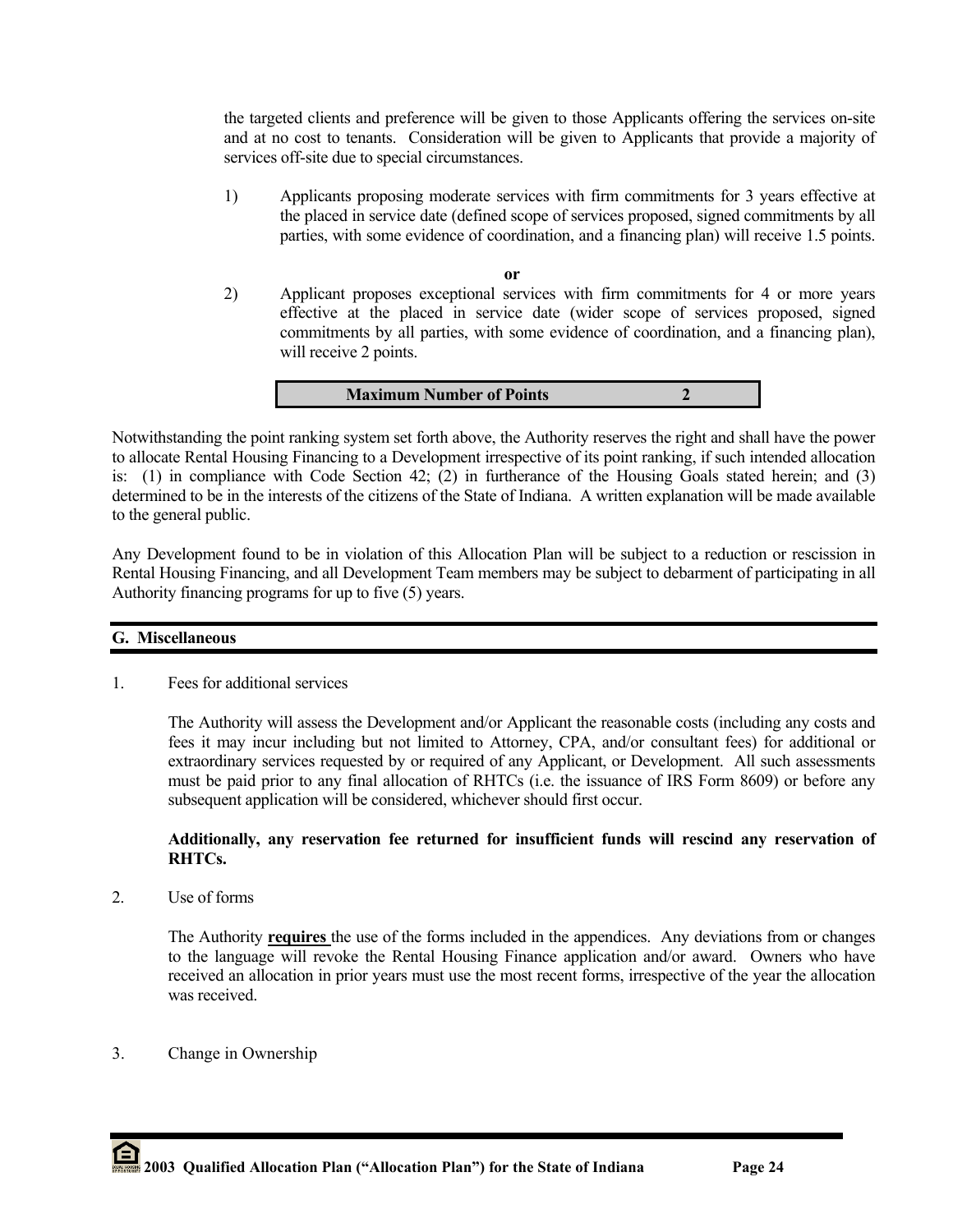IHFA Board of Directors must approve any change in ownership or transfer request if made prior to the issuance of IRS Form 8609 for any Development that has received an allocation of Rental Housing Financing and/or Bonds.

Failure to notify the Authority of changes in ownership for RHTCs and/or Bonds after the issuance of IRS Form 8609 could result in the allocation being rescinded and/or possible non-compliance issues.

4. Development and/or Applicant/Owner Modifications

Modifications to the Development that affect threshold requirements, and/or scoring items in the Allocation Plan in any way without prior written approval from the Authority may result in a reduction and/or rescission of the Authority funding (including private activity tax-exempt bonds).

5. Applying for RHTCs with other Rental Housing Financing

In the event that an Application is competitive for RHTCs but either (1) the Application fails the HOME and/or LIHTF threshold review; or (2) HOME and/or LIHTF funds are not available, IHFA will allow the Applicant to submit additional information to identify other means of filling the Development's financing gap. Upon timely receipt of satisfactory information, these applications will continue to be allowed to compete for an allocation of RHTCs

6 Issuance of IRS Form 8609 ("8609")

IRS Form 8609(s) will only be issued once. However, in exceptional circumstances the Authority may, in its sole discretion and upon receipt of additional fees (as determined by the Authority) elect to review additional circumstances that may allow for the issuance of amended IRS Form 8609(s). All documents requested shall be submitted to the Authority in a timely manner as defined by the Authority.

Upon completion of the Development, the owner must submit at a minimum the following documentation to the Authority:

- Completed Final Rental Housing Finance Application and Cost Certification (most current version);
- Certificate(s) of Occupancy for each building in the Development, or Certificate(s) of Substantial Completion for all rehabilitation Developments;
- All permanent (closing) financing documents if available (if not must provide within ten business days of execution.);
- All construction financing documents;
- Current partnership agreement or limited liability company operating agreement, including all exhibits and schedules executed by the limited and general partners or managing member;
- Original executed recorded Declaration of Extended Low Income Housing Commitment, executed by owner, lender and the Authority;
- IHFA Rental Housing Tax Credit Compliance Seminar Certificate. Owner and management agent must have attended within the last year;
- Executed Development Agreement;
- Copy of deed showing partnership as owner;
- Photograph of completed Development (exterior and interior); and
- Any other documents that the Authority may require in determining the final amount of RHTCs to be allocated to the Development and the Development's conformance with the requirements of Section 42.
- **Executed Management Agreement**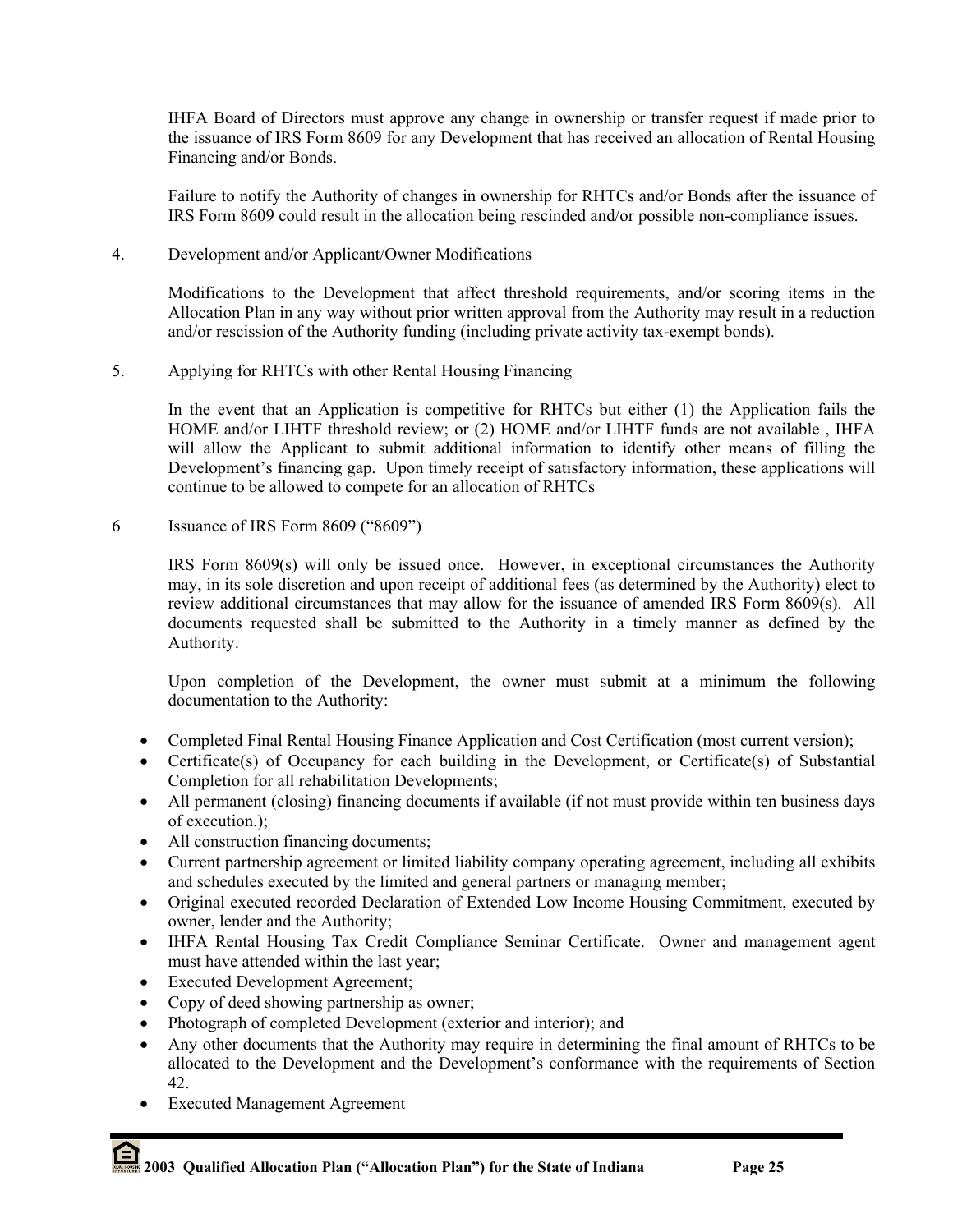The entire final application and final cost certification package to request 8609 in a form acceptable to the Authority must be submitted as soon as possible after the Development has been placed in service but no later than six months following the issuance of the Certificate of Occupancy /Substantial Completion for the Development.

The Authority anticipates mailing out IRS Form 8609(s) up to 90 working days after the requested materials have been submitted to the Authority. Incomplete or insufficient documentation will result in a delay of the 8609 issuance.

7. Dissemination of Information

Any Applications of Developments which received an allocation of Rental Housing Tax Credits or Private Activity Tax Exempt bonds without attachments exhibits, are available for dissemination and publication to the general public.

To request a copy of a funded application for Rental Housing Tax Credits or Private Activity Tax Exempt bonds, you must:

- Submit your request in writing with a postage paid envelope for  $$1.81$  for each application request or your account number for FedEx or Airborne Express.
- The name(s) of each development.
- Include a check made payable to the Indiana Housing Finance Authority in the amount of \$ 4.40 (.10 per page) for each application. (If requesting multiple applications, multiply this amount times the number of applications you are requesting), to cover appropriate copying costs.
- Send your request to the IHFA ATTN: Tax Credit Assistant, 115 West Washington Street, South Tower, Suite 1350, Indianapolis, IN 46204

No request will be processed without the above information. Please allow a minimum of ten (10) days for processing for each request.